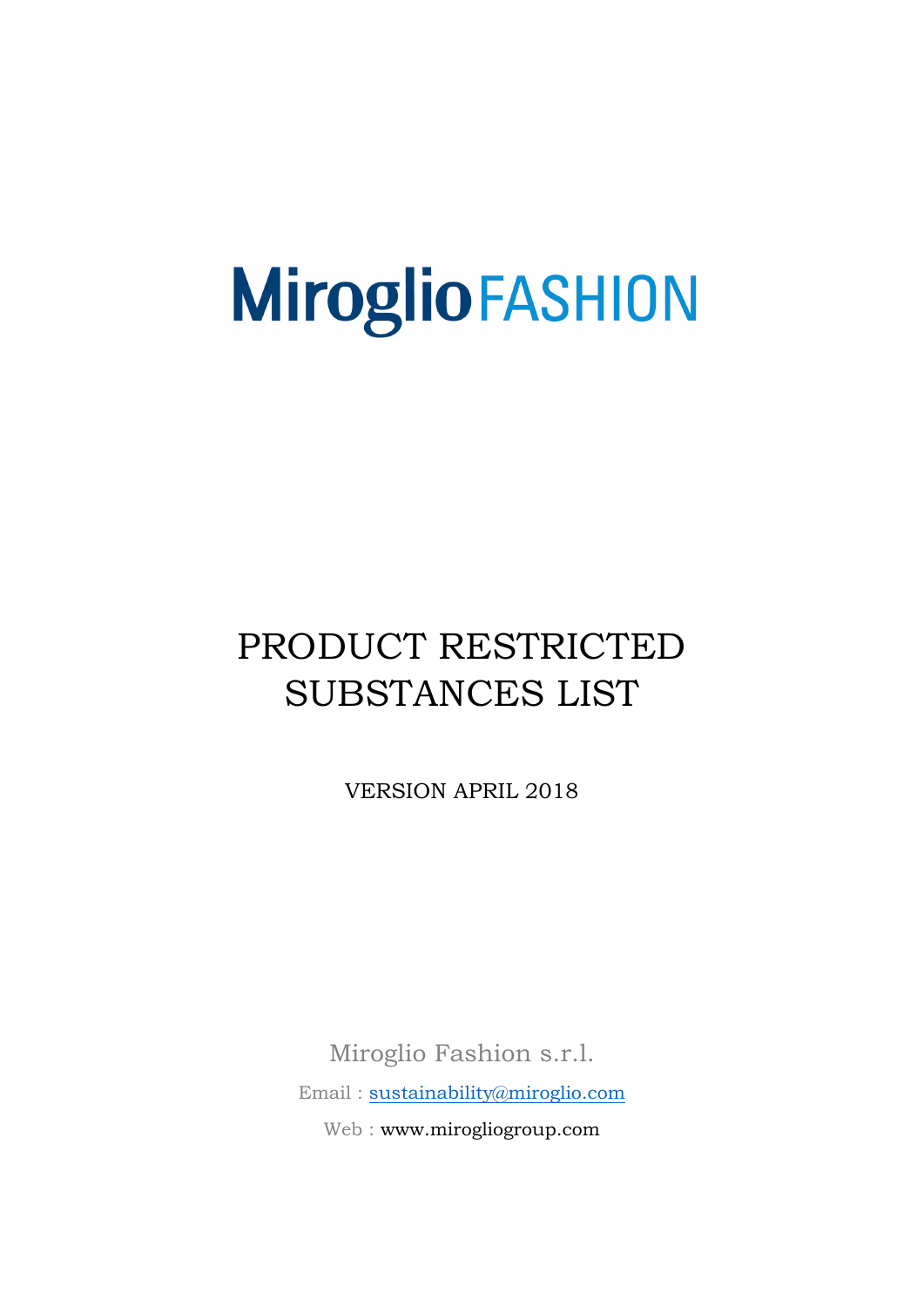MIROGLIO FASHION s.r.l. Via Santa Barbara, 11 12051 ALBA (CN) - ITALY www.mirogliofashion.com

#### **MIROGLIO FASHION s.r.l. (ITALY) - "PRODUCTS RESTRICTED SUBSTANCES LIST "PRSL"**

**CHEMICALS - SAFETY REQUIREMENTS**

Articles produced for "MIROGLIO FASHION s.r.l." must meet all European legal restrictions regarding forbidden chemical substances, in accordance with EC Regulation no. 1907/2006 (REACH) and all its amendments in force at the time of delivery of the items [\(http://echa.europa.eu/it/home\)](http://echa.europa.eu/it/home); moreover must meet the additional "MIROGLIO FASHION s.r.l." requirements.

#### **TEXTILES**

| <b>PARAMETER</b>                                                                 | <b>Notes</b> | <b>LIMIT VALUE (Adult)</b>                                                                                                       | <b>TEST METHOD</b>                                       | <b>Detection</b><br>Limit |
|----------------------------------------------------------------------------------|--------------|----------------------------------------------------------------------------------------------------------------------------------|----------------------------------------------------------|---------------------------|
| Formaldehyde<br>(free and extractable)                                           |              | $\leq$ 75 mg/kg                                                                                                                  | EN ISO 14184-1 - GB/T 2912.1                             | $16 \text{ mg/kg}$        |
| pH Value of acqueus extract                                                      |              | $pH 4,0 \div 8,5$                                                                                                                | EN ISO 3071 - GB/T 7573                                  | $=$                       |
| Azo Dyes<br>from which arylamines can be split off under<br>reductive conditions | $(*)(**)$    | Detox: since 2014/09<br>Not detectable $(\leq 1 \text{ mg/kg})$<br>Recycled Content Maximum<br>contamination limit (sum)= 20 ppm | UNI EN 14362-1,3<br>GB/T 17592.1 GB/T 23344              | $1 \text{ mg/kg}$         |
| Dye: - "Navy Blu"                                                                | $(**)$       | Detox: since 2014/09<br>Not detectable $(\leq 1 \text{ mg/kg})$<br>Recycled Content Maximum<br>contamination limit (sum)= 20 ppm | EPA 3510C:1996 + EPA 8321B:2007<br>(rif. DIN 54231-2005) | $1 \text{ mg/kg}$         |
| Carcinogenic Dyes                                                                | $(*)$ (**)   | Detox: since 2014/09<br>Not detectable $\leq 1$ mg/kg)<br>Recycled Content Maximum<br>contamination limit (sum)= 20 ppm          | EN ISO 16373-3                                           | $1 \text{ mg/kg}$         |
| Allergenic Disperse Dyes                                                         | $(*)(**)$    | Detox: since 2014/09<br>Not detectable $\leq 1$ mg/kg)<br>Recycled Content Maximum<br>contamination limit (sum)= 20 ppm          | DIN 54231 - EN ISO 16373-2                               | $1 \text{ mg/kg}$         |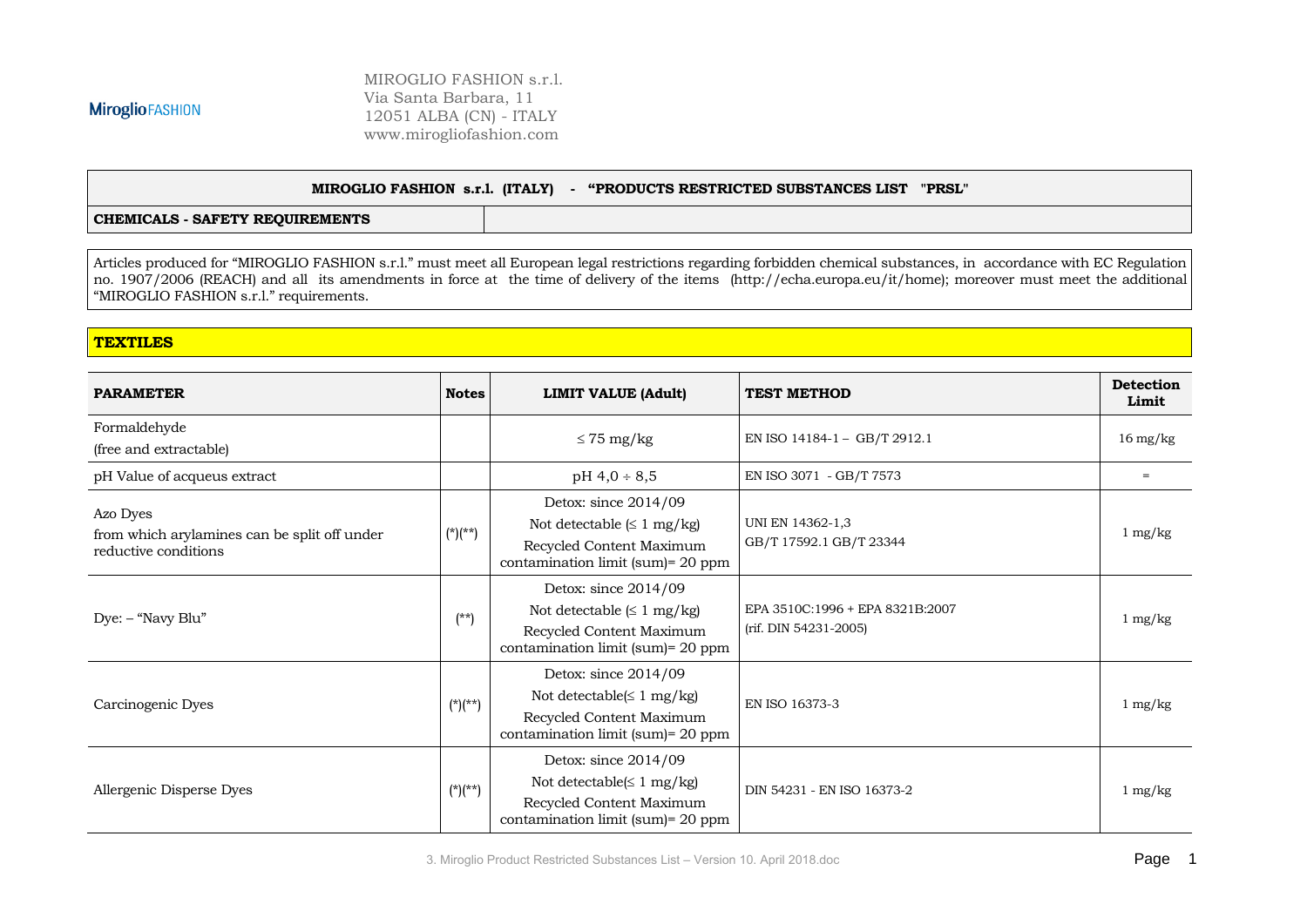| <b>PARAMETER</b>                                                                                     | <b>Notes</b> | LIMIT VALUE (Adult)                                                                                            | <b>TEST METHOD</b>                                        | <b>Detection</b><br>Limit |
|------------------------------------------------------------------------------------------------------|--------------|----------------------------------------------------------------------------------------------------------------|-----------------------------------------------------------|---------------------------|
| Lead (total amount)                                                                                  | $(**)$       | Detox: since 2020<br>$\leq 100$ mg/kg                                                                          | EN 16711-1                                                | $1 \text{ mg/kg}$         |
| Cadmium (total amount)                                                                               | $(**)$       | Detox: since 2020<br>$\leq 100$ mg/kg                                                                          | EN 16711-1                                                | $1 \text{ mg/kg}$         |
| Arsenic (total amount)<br>(Only wodden components)                                                   | $(**)$       | Detox: since 2020<br>$\leq 1$ mg/kg                                                                            | Acid Digestion (Microwave) - ICP-MS - Ref. EN ISO 17294-2 | $1 \text{ mg/kg}$         |
| Chlorophenols:<br>Pentachlorophenol (PCP)<br>Tetrachlorofphenols (TeCP)<br>Trichlorofphenols (TriCP) | $(*)$ (**)   | Detox: since 2014/09<br>Not detectable<br>$\leq 0.05$ mg/kg)                                                   | <b>UNI 11057</b><br><b>US EPA 8081 A</b>                  | $0,05$ mg/kg              |
| Ortho-phenilphenol (OPP)                                                                             |              | $\leq 100$ mg/kg                                                                                               | Extraction with organic solvent - GC-MS                   | $1 \text{ mg/kg}$         |
| <b>Biocides</b>                                                                                      | $(*)$        | $\leq 1.0$ mg/kg (sum)<br>(PCP; TeCP excluded)                                                                 | US EPA 8081 - Mod.<br>Chromatographic Test Methods        | $0,05$ mg/kg              |
| <b>Chlorinated Organic Carriers</b><br>(Chlorobenzene-Chlorotoluene)                                 | $(*)$ (**)   | Detox: since 2014/09<br>$\leq$ 0,5 mg/kg (sum)                                                                 | <b>DIN 54232</b>                                          | $0,05 \text{ mg/kg}$      |
| Nonylphenols (NP)<br>Octylphenols (OP)                                                               | $(*)$ (**)   | Detox: since 2015/07<br>$\leq 1$ mg/kg (sum)<br>Recycled Content Maximum<br>contamination limit (sum)= 100 ppm | Refer to ISO 18857-1                                      | $0,1$ mg/kg               |
| Nonylphenolethoxylates (NPEO)<br>Octylphenolethoxylates (OPEO)                                       | $(*) (**)$   | Detox: since 2015/07<br>$\leq 1$ mg/kg (sum)<br>Recycled Content Maximum<br>contamination limit (sum)= 250 ppm | ISO 18254 - 1                                             | $0,1$ mg/kg               |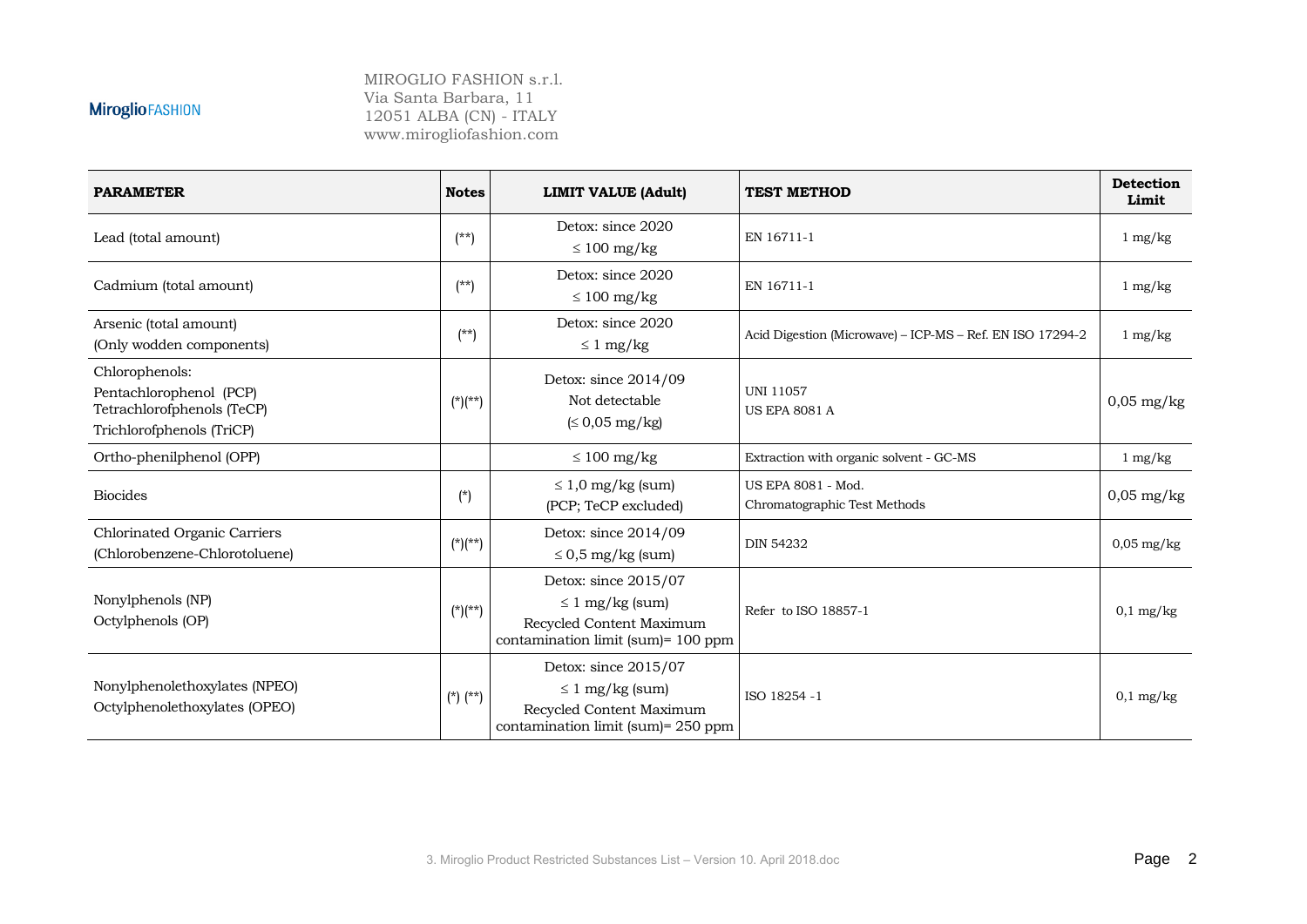| <b>PARAMETER</b>                                                                   | <b>Notes</b> | <b>LIMIT VALUE (Adult)</b>                                                                                                          | <b>TEST METHOD</b>                                                                                   | <b>Detection</b><br>Limit                                                 |
|------------------------------------------------------------------------------------|--------------|-------------------------------------------------------------------------------------------------------------------------------------|------------------------------------------------------------------------------------------------------|---------------------------------------------------------------------------|
| Perfluorinated Compounds (PFC)                                                     | $(*)$ $(**)$ | Detox: since 2016/07<br>$\leq 1$ microg/m <sup>2</sup><br>(total - FTOH)<br>$\leq$ 0,1 microg/m <sup>2</sup><br>(total – altri PFC) | CEN / TS 15968                                                                                       | $0,1 \,\mu g/m^2$<br>(FTOH)<br>$0.01 \,\mathrm{\mu g/m^2}$<br>(altri PFC) |
| Organotin compounds:                                                               | $(**)$       | Detox: since 2014/09<br>$\leq$ 0,1 mg/kg (sum)                                                                                      | ISO / TS 16179                                                                                       | $0,05 \text{ mg/kg}$                                                      |
| Brominated and Chlorinated Flame Retardants                                        | $(*)$ $(**)$ | Detox: since 2014/09<br>$\leq 1$ mg/kg (sum)                                                                                        | GB/T 24279 - ISO 17881-1-2 - Extraction with organic<br>solvent - Analysis by: GC-MS; GC-ECD; LC-MS; | $0,1$ mg/kg                                                               |
| Short chained chloroparaffines:<br>$(SCCPs : C_{10} - C_{13})$                     | $(**)$       | Detox: since 2014/09<br>$\leq 1$ mg/kg                                                                                              | ISO 18219                                                                                            | $0,1$ mg/kg                                                               |
| Polycyclic Aromatic Hydrocarbons (IPA - PAH)<br>(Applied to synthetic fibers only) | $(*)$        | Benzo [ $\alpha$ ] pirene $\leq 1,0$ mg/kg<br>(sum): $\leq 10.0$ mg/kg                                                              | ZEK 01.4-08 - AfPS GS 2014:01<br><b>ISO TS 16190</b>                                                 | $0.05$ mg/kg                                                              |
| Dimethylfumarate                                                                   |              | $\leq 0.1$ mg/kg                                                                                                                    | ISO/TS 16186                                                                                         | $0.01$ mg/kg                                                              |
| Chlorinated solvents (Perchlorethylene excluded)                                   | $(*)(**)$    | Detox: since 2014/09<br>$\leq 1$ mg/kg                                                                                              | GB 19340<br>Extraction HS - SPME or Purge & Trap - GCMS"<br>ISO/TS 16189                             | $0,1$ mg/kg                                                               |
| Perchloroethylene                                                                  |              | Detox: since 2020/12<br>$\leq 1$ mg/kg                                                                                              | GB 19340<br>Extraction HS - SPME or Purge & Trap - GCMS"<br>ISO/TS 16189                             | $0,1$ mg/kg                                                               |
| Other Solvents (VOCs)                                                              | $(*)$ (**)   | Detox: since 2020/12<br>Not detectable                                                                                              | Extraction with organic solvent (ethylacetate) -<br>Analysis by: GC-MS/MS                            | See Appendix                                                              |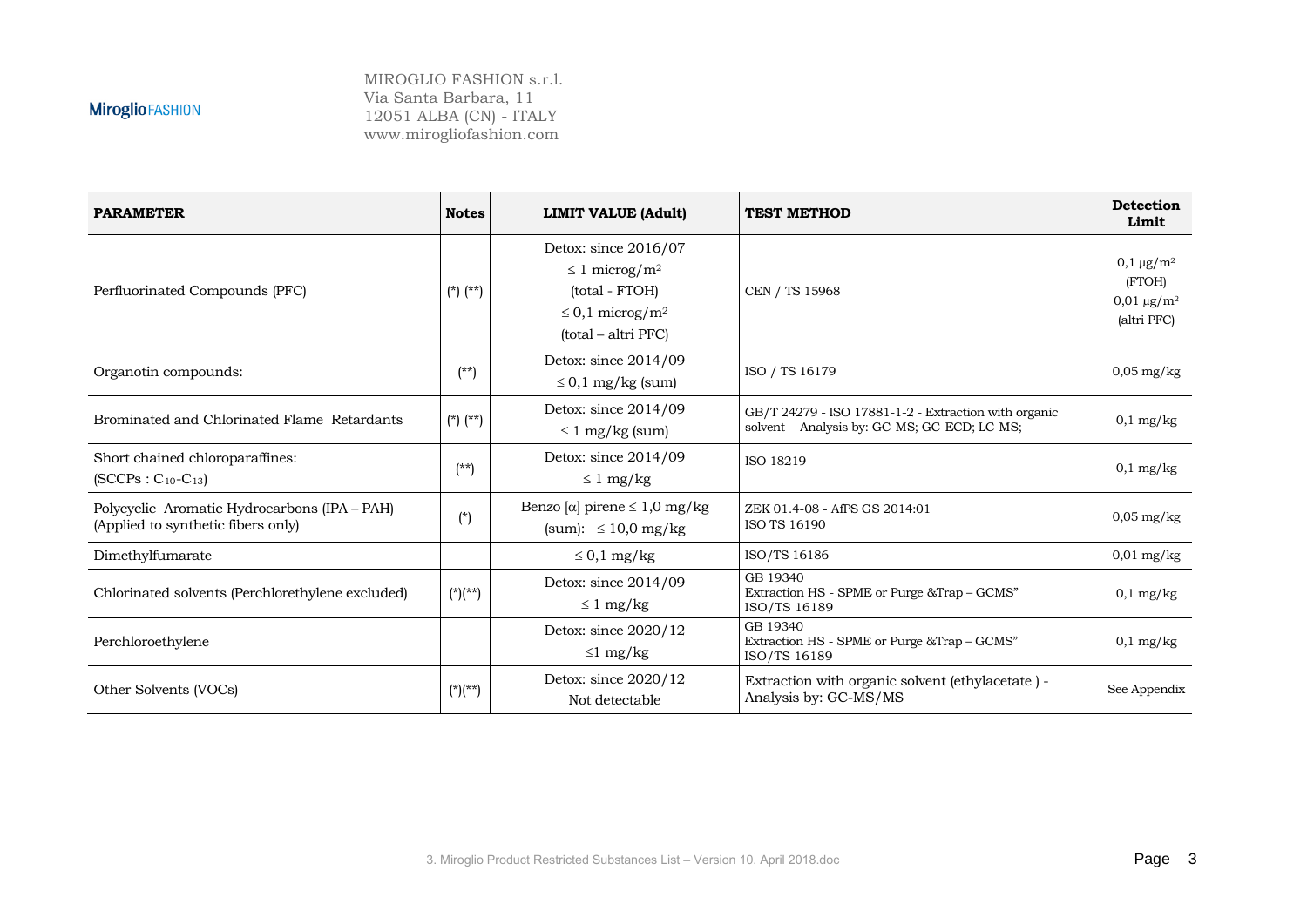MIROGLIO FASHION s.r.l. Via Santa Barbara, 11 12051 ALBA (CN) - ITALY www.mirogliofashion.com

| <b>PARAMETER</b><br><b>Heavy Metals (Extractables)</b> | <b>Notes</b> | LIMIT VALUE (Adult) (mg/kg)<br>(Detox: since 2020) | <b>TEST METHOD</b>                        | <b>Detection</b><br>Limit |
|--------------------------------------------------------|--------------|----------------------------------------------------|-------------------------------------------|---------------------------|
| Antimony                                               |              | $\leq 30,0$                                        | Extractable Content: extraction with acid | 3,00                      |
| Arsenic                                                |              | $\leq 1,0$ <sup>(**)</sup>                         | perspiration, refer to:<br>EN 16711-2     | 0,02                      |
| Lead                                                   |              | $\leq 1,0$                                         |                                           | 0,02                      |
|                                                        |              |                                                    | GB/T17593-3                               |                           |
| Cadmium                                                |              | $\leq 0,1$                                         | (**)Only for natural fibers               | 0,01                      |
| Chromium (total)                                       |              | $\leq 2,0$                                         |                                           | 0,10                      |
| Chromium VI                                            |              | $\leq 3,0$                                         |                                           | 3,00                      |
| Cobalt                                                 |              | $\leq 4,0$                                         |                                           | 0,10                      |
| Copper                                                 |              | $\leq 50,0$                                        |                                           | 2,50                      |
| Nickel                                                 |              | $\leq 4,0$                                         |                                           | 0,10                      |
| Mercury                                                |              | $\leq 0.02$ <sup>(**)</sup>                        |                                           | 0,01                      |

#### **Coated Fabric – Additional Requirements**

| <b>PARAMETER</b> (refers to the coating material) | <b>Notes</b> | <b>LIMIT VALUE (Adult)</b>                      | <b>TEST METHOD</b>  | <b>Detection</b><br>Limit |
|---------------------------------------------------|--------------|-------------------------------------------------|---------------------|---------------------------|
| Phthalates                                        | $(*)(**)$    | Detox: since $2014/09$<br>$\leq 10$ mg/kg (sum) | CPSC-CH-C1001-09.3  | See Appendix              |
| Lead – (total amount)                             |              | $\leq 90$ mg/kg                                 | CPSC-CH-E-1003-09.1 | $\log/k$ g                |
| Cadmium – (total amount)                          |              | $\leq 100$ mg/kg                                | EN 16711-1          | l mg/kg                   |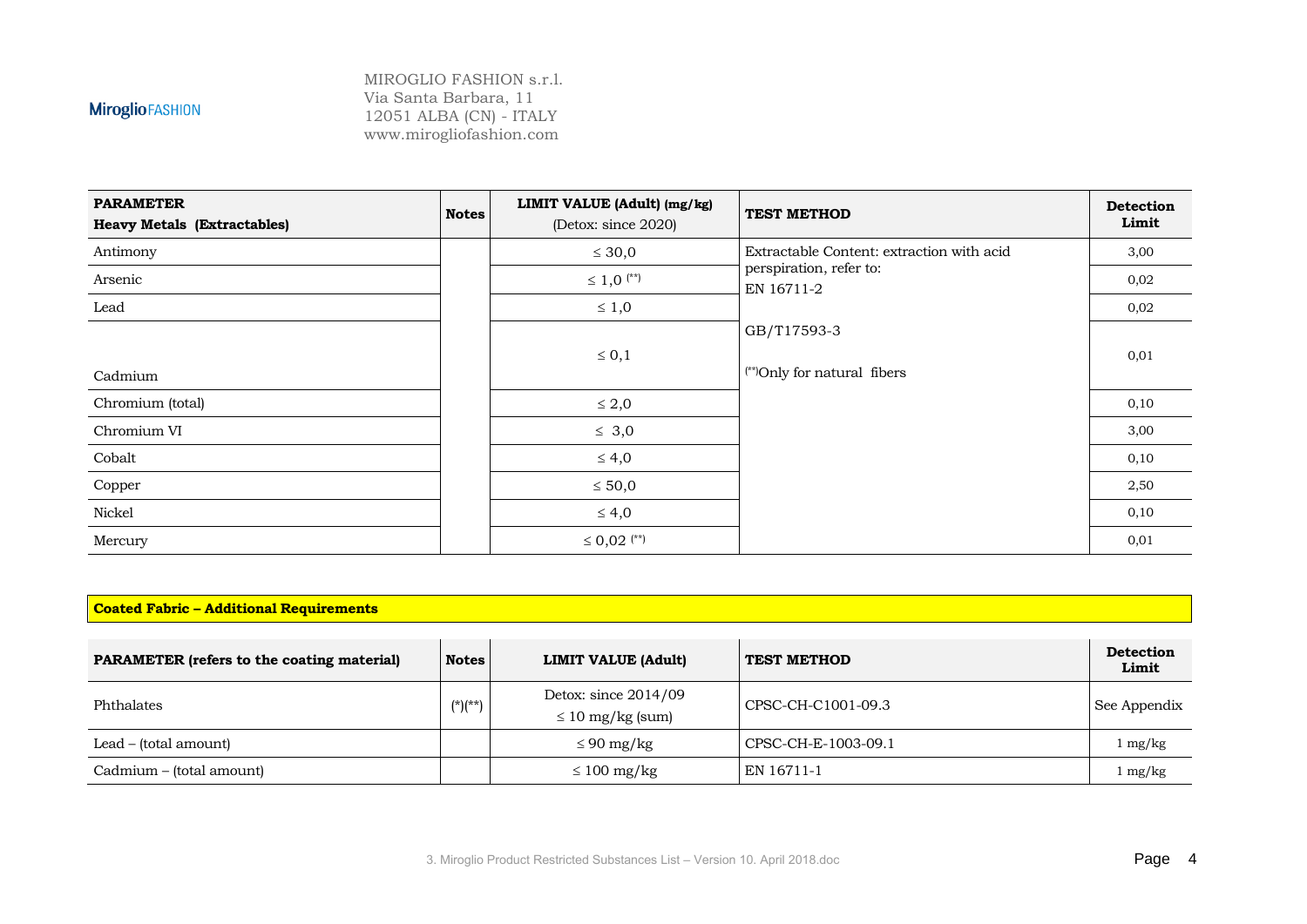MIROGLIO FASHION s.r.l. Via Santa Barbara, 11 12051 ALBA (CN) - ITALY www.mirogliofashion.com

**Coated Fabric – Additional Requirements for PVC**

| <b>PARAMETER</b><br>(refers to the coating material) | <b>Notes</b> | <b>LIMIT VALUE (Adult)</b> | <b>TEST METHOD</b>   | <b>Detection</b><br>Limit |
|------------------------------------------------------|--------------|----------------------------|----------------------|---------------------------|
| Vinyl Chloride (monomer)                             |              | $\leq$ 5 mg/kg             | GB/T 4615 – ISO 6401 | $5 \text{ mg/kg}$         |
| Lead – (Chloridric acid extractable)                 |              | $\leq 90$ mg/kg            | GB 21550             | $0.2 \text{ mg/kg}$       |
| Cadmium - (Chloridric acid extractable)              |              | $\leq$ 75 mg/kg            | GB 21550             | $0,1$ mg/kg               |
| Volatile Substances                                  |              | $\leq$ 20 mg/kg            | GB 21550             | $1 \text{ mg/kg}$         |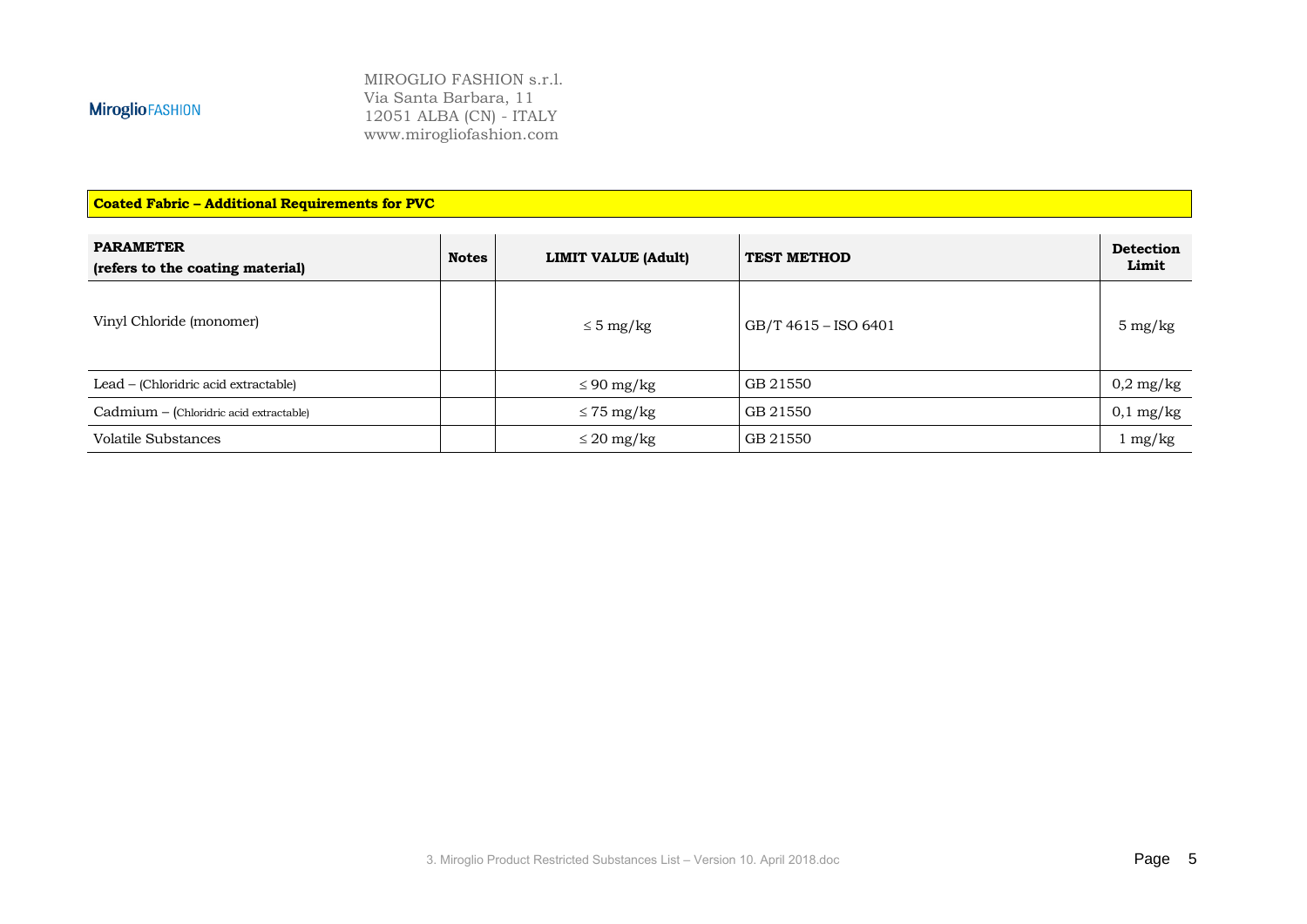MIROGLIO FASHION s.r.l. Via Santa Barbara, 11 12051 ALBA (CN) - ITALY www.mirogliofashion.com

#### **LEATHER and FURS**

| <b>PARAMETER</b>                                                                 | <b>Notes</b> | <b>LIMIT VALUE (Adult)</b>                                                                                                         | <b>TEST METHOD</b>                                          | <b>Detection</b><br>Limit |
|----------------------------------------------------------------------------------|--------------|------------------------------------------------------------------------------------------------------------------------------------|-------------------------------------------------------------|---------------------------|
| Formaldehyde<br>(free and extractable)                                           |              | $\leq$ 75 mg/kg                                                                                                                    | EN ISO 17226-1 - GB 20400: GB/T 19941                       | $16 \text{ mg/kg}$        |
| pH Value of acqueus extract                                                      |              | pH 3,2<br>7,5 ( $\Delta$ pH $\leq$ 0,7)                                                                                            | <b>EN ISO 4045</b>                                          | $=$                       |
| Chromium VI                                                                      |              | $\leq 3$ mg/kg                                                                                                                     | EN ISO 17075 - 1-2                                          | $3 \text{ mg/kg}$         |
| Azo Dyes<br>from which arylamines can be split off under<br>reductive conditions | $(*)(**)$    | Detox: since $2014/09$<br>Not detectable $(\leq 1 \text{ mg/kg})$<br>Recycled Content Maximum<br>contamination limit (sum)= 30 ppm | EN ISO 17234-1,2 - GB 20400: GB/T 19942                     | $1 \text{ mg/kg}$         |
| $Dye:$ – "Navy Blu"                                                              | $(**)$       | Detox: since 2014/09<br>Not detectable $(\leq 1 \text{ mg/kg})$<br>Recycled Content Maximum<br>contamination limit (sum)= 30 ppm   | EPA 3510C:1996 + EPA<br>8321B:2007<br>(ref. DIN 54231-2005) | $1 \text{ mg/kg}$         |
| Carcinogenic Dyes                                                                | $(*)$ (**)   | Detox: since $2014/09$<br>Not detectable $(\leq 1 \text{ mg/kg})$<br>Recycled Content Maximum<br>contamination limit (sum)= 30 ppm | EN ISO 16373-3                                              | $1 \text{ mg/kg}$         |
| Allergenic Disperse Dyes                                                         | $(*)$ (**)   | Detox: since 2014/09<br>$(\leq 1 \text{ mg/kg})$<br>Recycled Content Maximum<br>contamination limit (sum)= 30 ppm                  | DIN 54231 - EN ISO 16373-2                                  | $1 \text{ mg/kg}$         |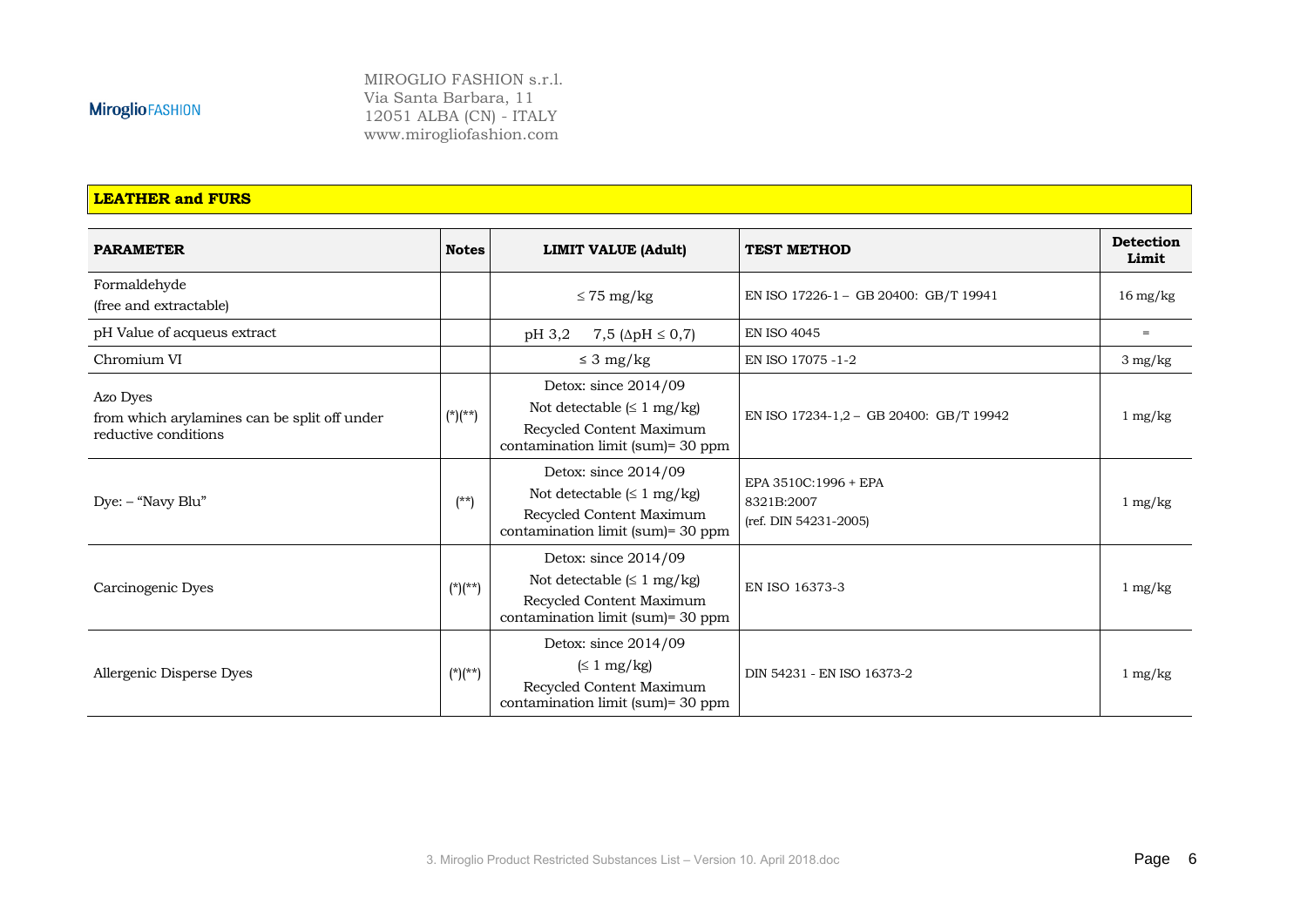| <b>PARAMETER</b>                                                                                     | <b>Notes</b> | <b>LIMIT VALUE (Adult)</b>                                                                                     | <b>TEST METHOD</b>                                                           | <b>Detection</b><br>Limit |
|------------------------------------------------------------------------------------------------------|--------------|----------------------------------------------------------------------------------------------------------------|------------------------------------------------------------------------------|---------------------------|
| Lead (total amount)                                                                                  | $(**)$       | Detox: since 2020<br>$\leq 100$ mg/kg<br>$\leq$ 90 mg/kg (Patent leather)                                      | EN ISO 17072-2                                                               | $1 \text{ mg/kg}$         |
| Cadmium (total amount)                                                                               | $(**)$       | Detox: since 2020<br>$\leq 100$ mg/kg                                                                          | EN ISO 17072-2                                                               | $1 \text{ mg/kg}$         |
| Chlorophenols:<br>Pentachlorophenol (PCP)<br>Tetrachlorofphenols (TeCP)<br>Trichlorofphenols (TriCP) | $(*)(**)$    | Detox: since 2014/09<br>Not detectable<br>$\leq 0.05$ mg/kg)                                                   | <b>EN ISO 17070</b>                                                          | $0,05$ mg/kg              |
| Ortho-phenilphenol (OPP)                                                                             |              | $\leq 500$ mg/kg                                                                                               | ISO 13365                                                                    | $1 \text{ mg/kg}$         |
| <b>Biocides</b>                                                                                      | $(*)$        | $\leq 1.0$ mg/kg (sum)<br>(PCP; TeCP, TriCP excluded)                                                          | US EPA 8081 Mod.<br>Chromatographic Test Methods                             | $0,05$ mg/kg              |
| <b>Chlorinated Organic Carriers</b><br>(Chlorobenzene-Chlorotoluene)                                 | $(*)$ (**)   | Detox: since 2014/09<br>$\leq$ 0,5 mg/kg (sum)                                                                 | <b>DIN 54232</b>                                                             | $0,05$ mg/kg              |
| Nonylphenols (NP)<br>Octylphenols (OP)                                                               | $(*)(**)$    | Detox: since 2015/07<br>$\leq 1$ mg/kg (sum)<br>Recycled Content Maximum<br>contamination limit (sum)= 100 ppm | Extraction with organic solvent - Analysis by GC-MS.<br>refer to ISO 18857-1 | $0,1$ mg/kg               |
| Nonylphenolethoxylates (NPEO)<br>Octylphenolethoxylates (OPEO)                                       | $(*)$ $(**)$ | Detox: since 2015/07<br>$\leq 1$ mg/kg (sum)<br>Recycled Content Maximum<br>contamination limit (sum)= 250 ppm | Extraction with organic solvent - Analysis by LC-MS.<br>ISO 18218-1          | $0,1$ mg/kg               |
| Phthalates                                                                                           | $(*)(**)$    | Detox: since $2014/09$<br>$\leq 10$ mg/kg (sum)                                                                | CPSC-CH-C1001-09.3                                                           | See Appendix              |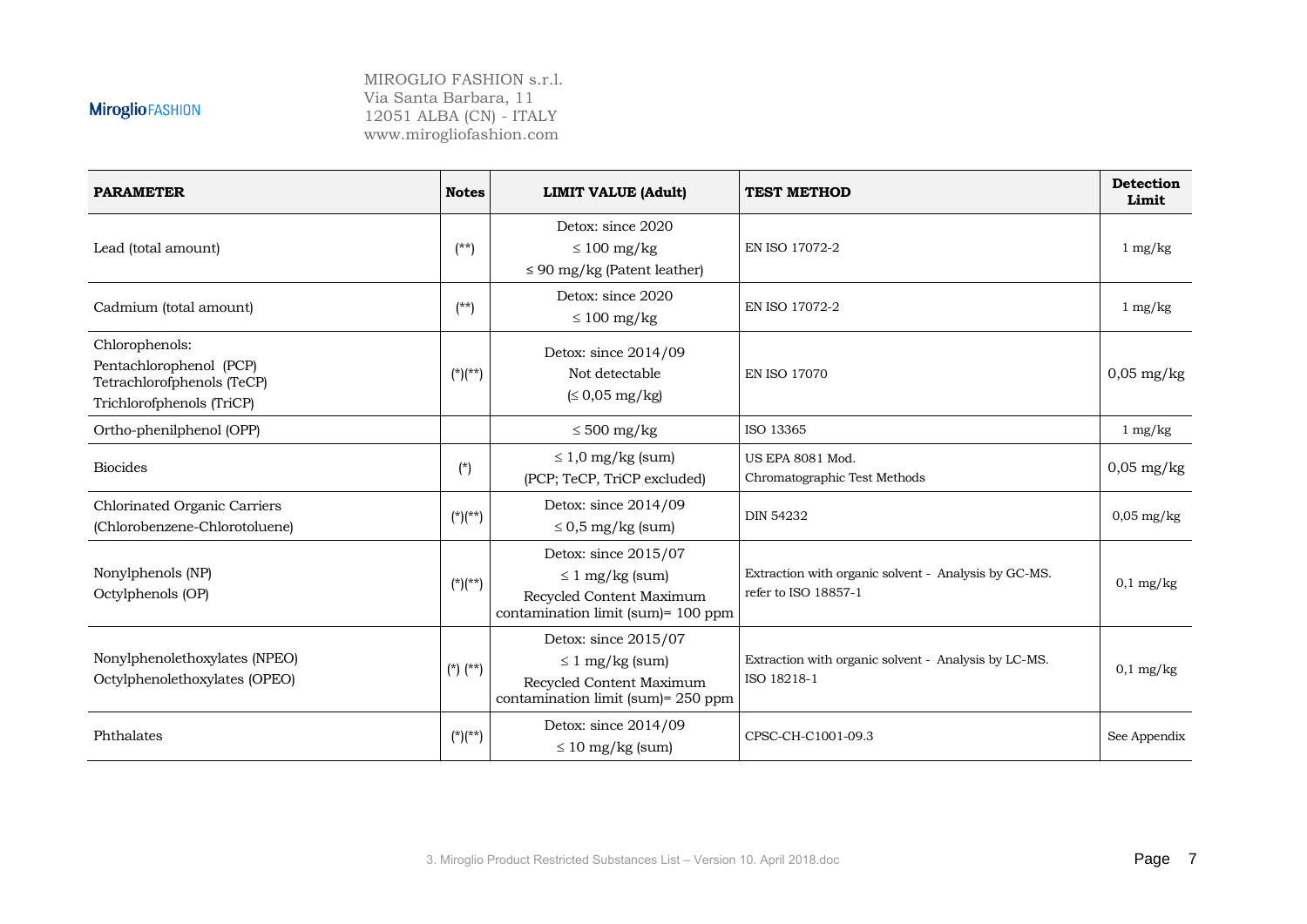| <b>PARAMETER</b>                                                                   | <b>Notes</b> | <b>LIMIT VALUE (Adult)</b>                                                                                                          | <b>TEST METHOD</b>                                                                   | <b>Detection</b><br>Limit                                                 |
|------------------------------------------------------------------------------------|--------------|-------------------------------------------------------------------------------------------------------------------------------------|--------------------------------------------------------------------------------------|---------------------------------------------------------------------------|
| Perfluorinated Compounds (PFC)                                                     | $(*)$ $(**)$ | Detox: since 2016/07<br>$\leq 1$ microg/m <sup>2</sup><br>(total - FTOH)<br>$\leq$ 0,1 microg/m <sup>2</sup><br>(total – altri PFC) | <b>CEN/TS 15968</b>                                                                  | $0,1 \,\mu g/m^2$<br>(FTOH)<br>$0.01 \,\mathrm{\mu g/m^2}$<br>(altri PFC) |
| Organotin compounds:                                                               | $(**)$       | Detox: since 2014/09<br>$\leq$ 0,1 mg/kg (sum)                                                                                      | ISO / TS 16179                                                                       | $0,05 \text{ mg/kg}$                                                      |
| Brominated and Chlorinated Flame Retardants                                        | $(*)$ $(**)$ | Detox: since 2014/09<br>$\leq 1$ mg/kg (sum)                                                                                        | Extraction with organic solvent - Analysis by: GC-MS; GC-<br>ECD; LC-MS - GB/T 24279 | $0,1$ mg/kg                                                               |
| Short chained chloroparaffines:<br>$(SCCPs : C_{10} - C_{13})$                     | $(**)$       | Detox: since 2014/09<br>$\leq 1$ mg/kg                                                                                              | ISO 18219                                                                            | $0,1$ mg/kg                                                               |
| Polycyclic Aromatic Hydrocarbons (IPA - PAH)<br>(Applied to synthetic fibers only) | $(*)$        | Benzo [ $\alpha$ ] pirene $\leq 1,0$ mg/kg<br>(sum): $\leq 10.0$ mg/kg                                                              | ZEK 01.4-08 - AfPS GS 2014:01<br>ISO TS 16190                                        | $0.05$ mg/kg                                                              |
| Dimethylfumarate                                                                   |              | $\leq 0.1$ mg/kg                                                                                                                    | ISO/TS 16186                                                                         | $0.01$ mg/kg                                                              |
| Chlorinated solvents (Perchlorethylene excluded)                                   | $(*)(**)$    | Detox: since 2014/09<br>$\leq 1$ mg/kg                                                                                              | GB 19340<br>Extraction HS - SPME or Purge & Trap - GCMS"<br>ISO/TS 16189             | $0,1$ mg/kg                                                               |
| Perchloroethylene                                                                  |              | Detox: since 2020/12<br>$\leq 1$ mg/kg                                                                                              | GB 19340<br>Extraction HS - SPME or Purge & Trap - GCMS"<br>ISO/TS 16189             | $0,1$ mg/kg                                                               |
| Other Solvents (VOCs)                                                              | $(*)$ (**)   | Detox: since 2020/12<br>Not detectable                                                                                              | Extraction with organic solvent (ethylacetate) -<br>Analysis by: GC-MS/MS            | See Appendix                                                              |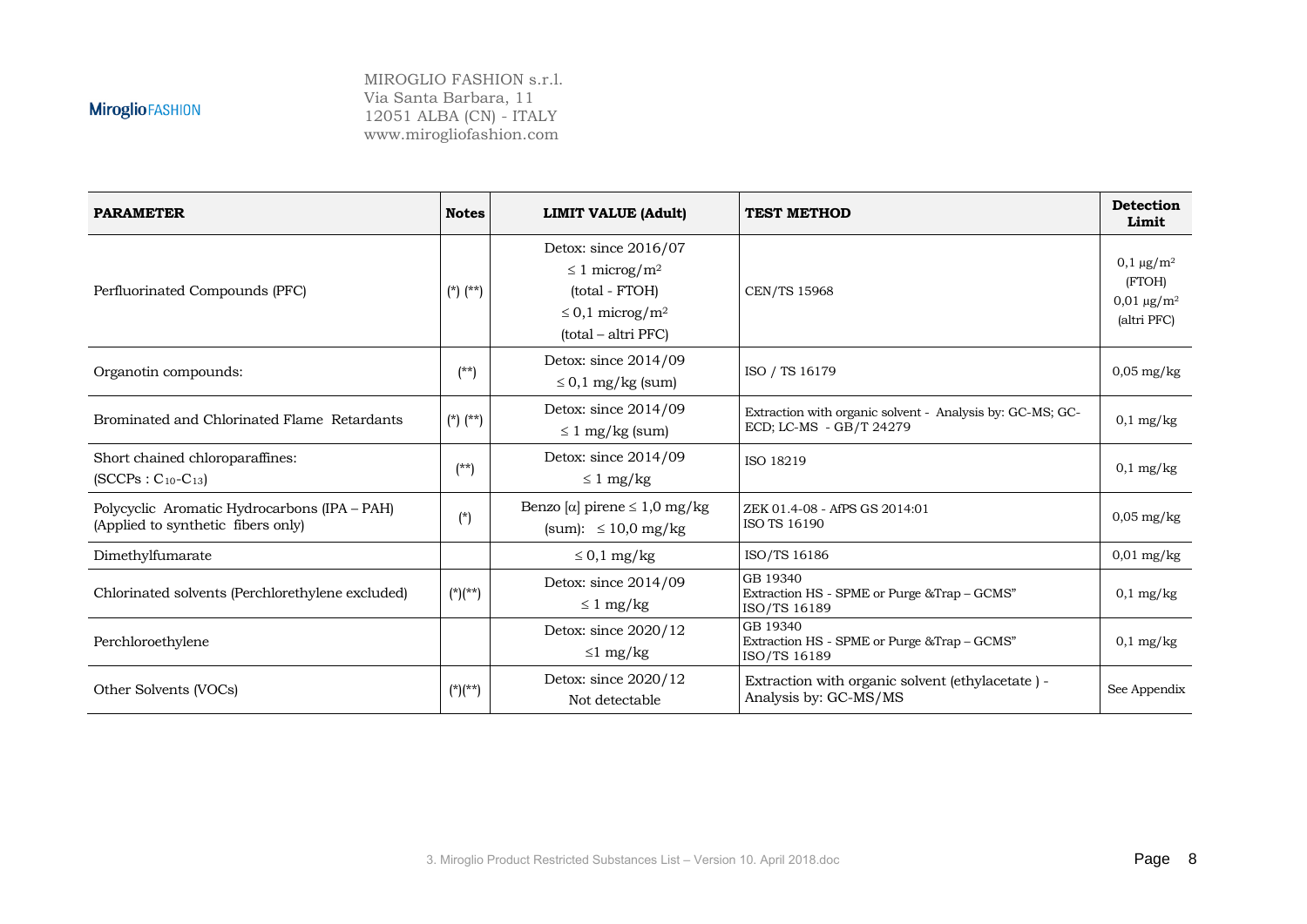| <b>PARAMETER</b><br><b>Heavy Metals (Extractables)</b> | <b>Notes</b> | LIMIT VALUE (Adult) (mg/kg)<br>(Detox: since 2020) | <b>TEST METHOD</b>                                      | <b>Detection</b><br>Limit |
|--------------------------------------------------------|--------------|----------------------------------------------------|---------------------------------------------------------|---------------------------|
| Antimony                                               |              | $\leq 30,0$                                        | Extractable Content: extraction with acid               | 3,00                      |
| Arsenic                                                |              | $\leq 1,0$ <sup>(**)</sup>                         | perspiration, refer to:<br><b>EN ISO EN ISO 17072-1</b> | 0,02                      |
| Lead                                                   |              | $\leq 1,0$                                         |                                                         | 0,02                      |
| Cadmium                                                |              | $\leq 0,1$                                         | Cr(VI) EN ISO 17075-1-2                                 | 0,01                      |
| Chromium (total)                                       |              | $\leq 2,0$                                         |                                                         | 0,10                      |
| Chromium VI                                            |              | $\leq 3,0$                                         |                                                         | 3,00                      |
| Cobalt                                                 |              | $\leq 4,0$                                         |                                                         | 0,10                      |
| Copper                                                 |              | $\leq 50,0$                                        |                                                         | 2,50                      |
| Nickel                                                 |              | $\leq 4,0$                                         |                                                         | 0,10                      |
| Mercury                                                |              | $\leq 0.02$ <sup>(**)</sup>                        |                                                         | 0,01                      |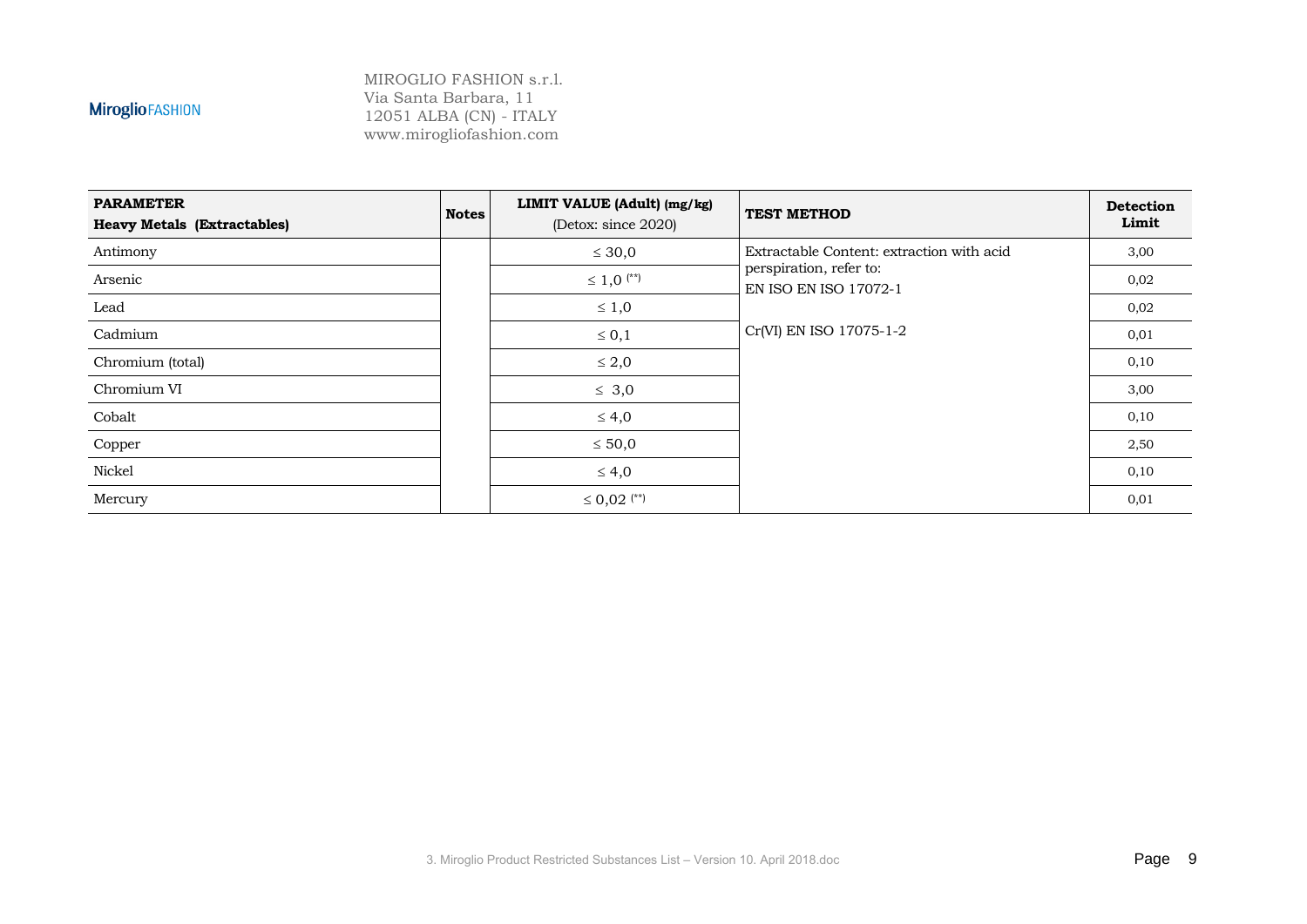MIROGLIO FASHION s.r.l. Via Santa Barbara, 11 12051 ALBA (CN) - ITALY www.mirogliofashion.com

#### **PLASTIC ACCESSORIES**

| <b>PARAMETER</b>                           | <b>Notes</b> | <b>LIMIT VALUE (Adult)</b>                                                | <b>TEST METHOD</b>                                                                    | <b>Detection</b><br>Limit |
|--------------------------------------------|--------------|---------------------------------------------------------------------------|---------------------------------------------------------------------------------------|---------------------------|
| Phthalates:                                | $(*)(**)$    | Detox: since $2014/09$<br>$\leq 10$ mg/kg                                 | CPSC-CH-C1001-09.3                                                                    | See Appendix              |
| Lead – (total amount)                      | $(**)$       | $\leq 100$ mg/kg<br>$\leq$ 90 mg/kg (painted acc.)                        | Microwave digest.; ICP-MS/OES<br>CPSC-CH-E-1002-08.3<br>CPSC-CH-E-1003-09.1 (painted) | $1 \text{ mg/kg}$         |
| Cadmium – (total amount)                   | $(*)$        | $\leq 100$ mg/kg                                                          | EN 1122                                                                               | $1 \text{ mg/kg}$         |
| Dioxin and Furans                          | $(*) (**)$   | $\leq$ 1 - 100 mg/kg (sum)                                                | Extraction with solvent -<br>Analysis by GC-MS                                        | See Appendix              |
| Polycyclic Aromatic Hydrocarbons (IPA-PAH) | $(*) (**)$   | Benzo [a] pirene $\leq 1,0$ mg/kg<br>${\text{(sum)}}$ : $\leq 10.0$ mg/kg | AfPS GS 2014:01 PAK                                                                   | $0.05$ mg/kg              |
| Organotin compounds:                       | $(*)(**)$    | Detox: since $2014/09$<br>$\leq 0.01$ mg/kg (sum)                         | ISO / TS 16179                                                                        | $0.05$ mg/kg              |

| <b>PARAMETER</b><br><b>Solvents</b>              | <b>Notes</b> | LIMIT VALUE (Adult) (mg/kg)              | <b>TEST METHOD</b>                                                           | <b>Detection</b><br>Limit |
|--------------------------------------------------|--------------|------------------------------------------|------------------------------------------------------------------------------|---------------------------|
| Dimethylfumarate                                 |              | $\leq$ 0,1 mg/kg                         | ISO/TS 16186                                                                 | $0.01$ mg/kg              |
| Chlorinated solvents (Perchlorethylene excluded) | $(*)$ (**)   | Detox: since $2014/09$<br>$\leq 1$ mg/kg | GB 19340:2003 "Extraction HS - SPME<br>or Purge & Trap and Analysis by GC-MS | $0,1$ mg/kg               |
| Perchloroethylene                                |              | Detox: since $2020/12$<br>$\leq 1$ mg/kg | GB 19340:2003 "Extraction HS - SPME<br>or Purge & Trap and Analysis by GC-MS | $0,1$ mg/kg               |
| Other Solvents (VOCs)                            | $(*)$ (**)   | Detox: since $2020/12$<br>Not detectable | Extraction with organic solvent (ethylacetate) -<br>Analysis by: GC-MS/MS    | See Appendix              |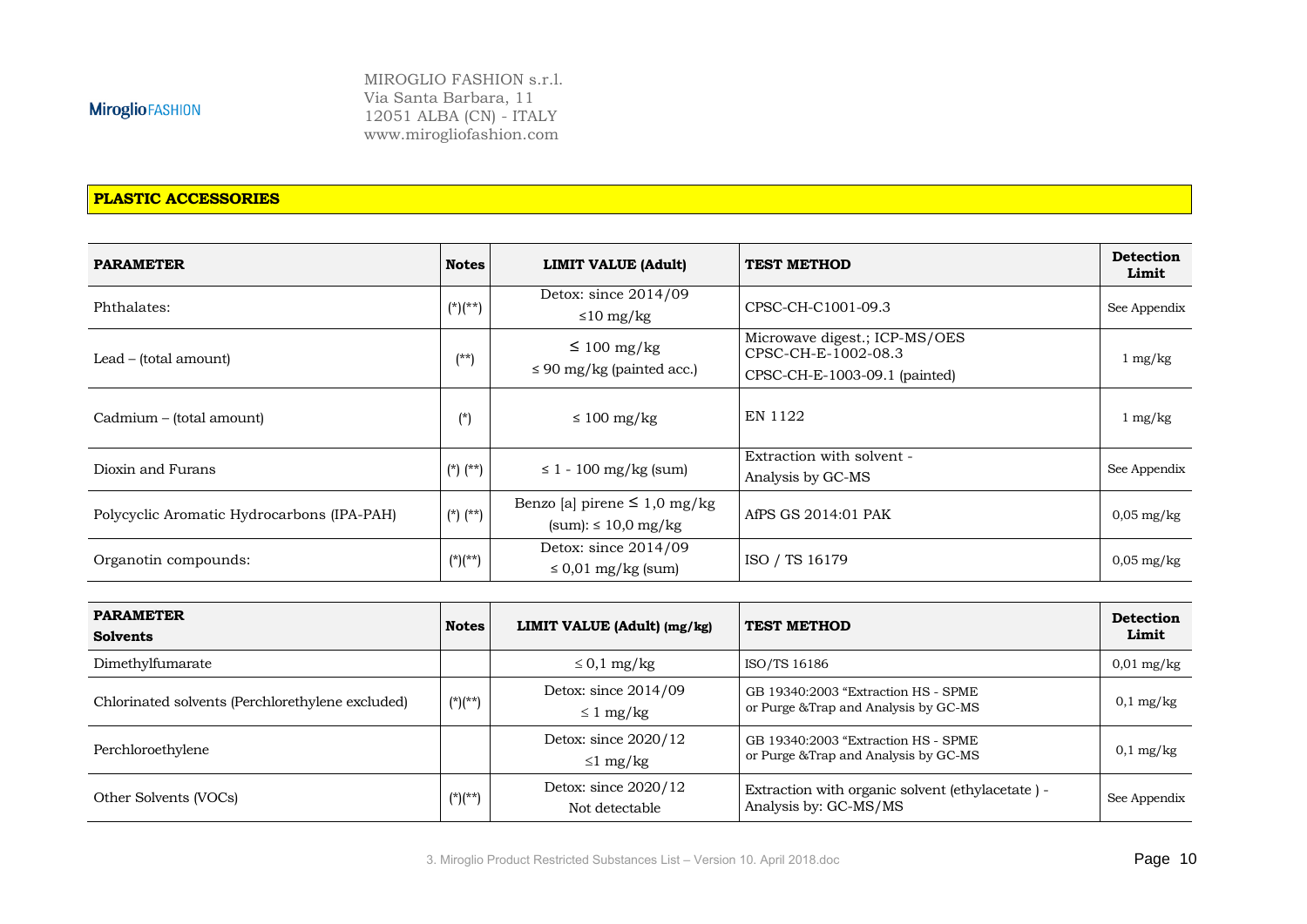MIROGLIO FASHION s.r.l. Via Santa Barbara, 11 12051 ALBA (CN) - ITALY www.mirogliofashion.com

#### **PLASTIC ACCESSORIES – Additional Requirements for PVC**

| <b>PARAMETER (refers to the coating material)</b> | <b>Notes</b> | <b>LIMIT VALUE (Adult)</b> | <b>TEST METHOD</b>   | <b>Detection</b><br>Limit |
|---------------------------------------------------|--------------|----------------------------|----------------------|---------------------------|
| Vinyl Chloride (monomer)                          |              | $\leq$ 5 mg/kg             | GB/T 4615 - ISO 6401 | $5 \text{ mg/kg}$         |
| Lead – (Chloridric acid extractable)              |              | $\leq 90$ mg/kg            | GB 21550             | $0.2 \text{ mg/kg}$       |
| Cadmium – (Chloridric acid extractable)           |              | $\leq$ 75 mg/kg            | GB 21550             | $0,1$ mg/kg               |
| Volatile Substances                               |              | $\leq$ 20 mg/kg            | GB 21550             | mg/kg                     |

#### **METAL ACCESSORIES**

| <b>PARAMETER</b> (refers to the coating material)                           | <b>Notes</b> | LIMIT VALUE (Adult)                                                                                                                              | <b>TEST METHOD</b>                                                                                 | <b>Detection</b><br>Limit |
|-----------------------------------------------------------------------------|--------------|--------------------------------------------------------------------------------------------------------------------------------------------------|----------------------------------------------------------------------------------------------------|---------------------------|
| Nickel<br>(released from metal accessories in direct contact)<br>with skin) |              | $\leq$ 0.5 µg/cm <sup>2</sup> /week<br>(direct and prolonged contact with<br>skin)<br>$\leq$ 0.2 µg/cm <sup>2</sup> /week (only for<br>piercing) | EN 12471 (preliminary test)<br>EN 12472:2009 - EN 1811 :2011-<br>GB/T 19719 - GB/T 28485           | 0,1<br>$\mu$ g/cm2/week   |
| Lead – (total amount)                                                       |              | $\leq 100^{(3)}$ mg/kg - $\leq 300^{(12)}$ mg/kg<br>$\leq$ 90 <sup>(2)</sup> mg/kg (acc. verniciati)<br>$\leq 1000^{(6)}$ mg/kg                  | Microwave digest; ICP-MS/OES<br>CPSC-CH-E-1001-08.3<br>CPSC-CH-E-1003-09.1 (painted)<br>GB/T 28021 | $1 \text{ mg/kg}$         |
| Cadmium – (total amount)                                                    |              | $\leq 100^{(4)}$ mg/kg<br>$\leq 1000$ <sup>(6)</sup> mg/kg                                                                                       | Microwave digestion; ICP-MS/OES<br>CPSC-CH-E-1001-08.3-GB/T 28021                                  | $1 \text{ mg/kg}$         |
| Mercury – (total amount)                                                    |              | $\leq 1000$ mg/kg                                                                                                                                | Microwave digestion; ICP-MS/OES<br>GB/T 21198-6 - GB/T 28021                                       | $0,1$ mg/kg               |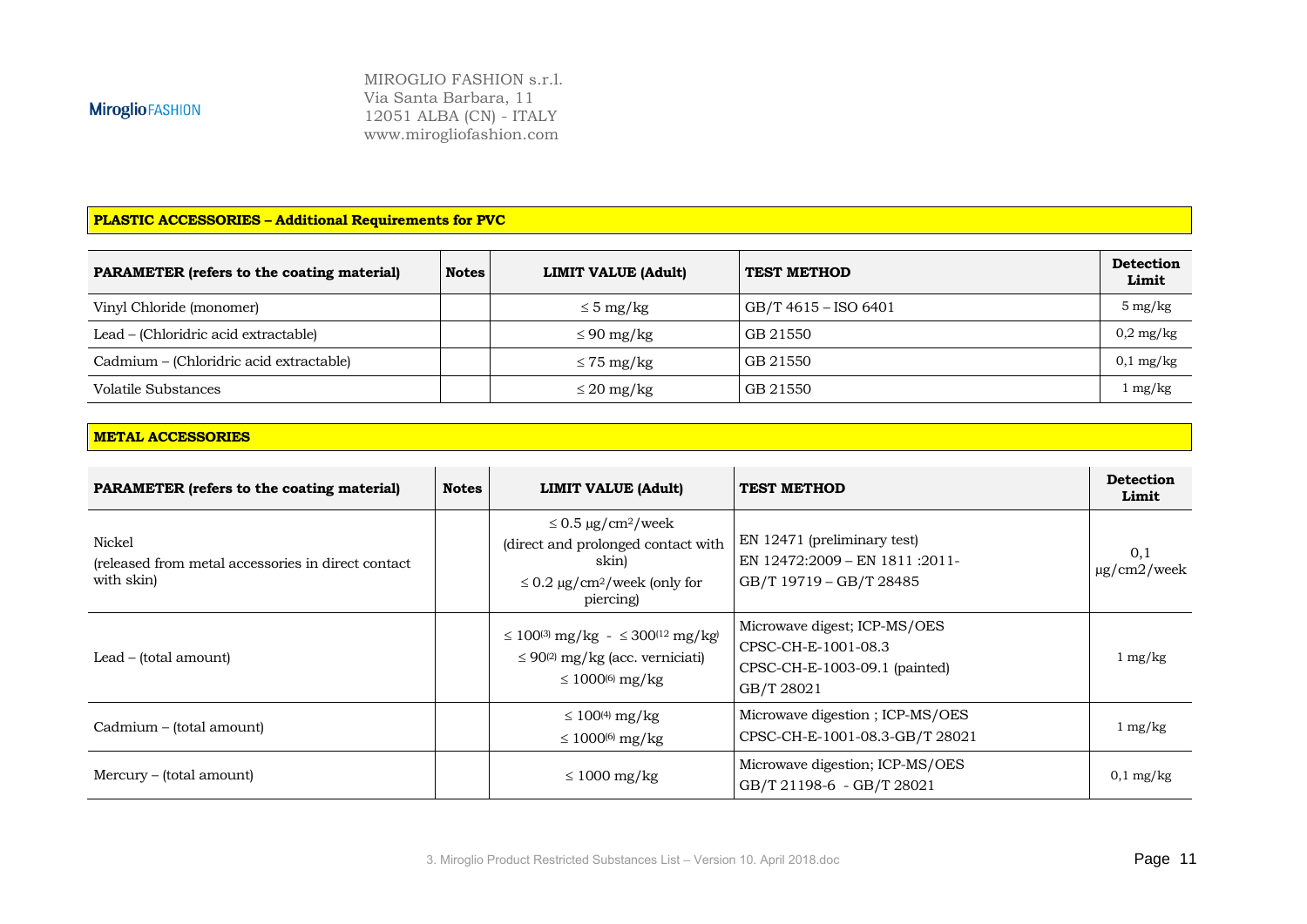MIROGLIO FASHION s.r.l. Via Santa Barbara, 11 12051 ALBA (CN) - ITALY www.mirogliofashion.com

| <b>PARAMETER</b> (refers to the coating material) | <b>Notes</b> | LIMIT VALUE (Adult) | <b>TEST METHOD</b>                                           | <b>Detection</b><br>Limit |
|---------------------------------------------------|--------------|---------------------|--------------------------------------------------------------|---------------------------|
| Arsenic – (total amount)                          |              | $\leq 1000$ mg/kg   | Microwave digestion; ICP-MS/OES<br>GB/T 21198-6 - GB/T 28021 | l mg/kg                   |
| Chromium VI – (total amount)                      |              | $\leq 1000$ mg/kg   | Microwave digestion GB/T 28019                               | $3 \text{ mg/kg}$         |

#### **GLASS AND CRYSTAL ACCESSORIES**

| <b>PARAMETER</b>         | Notes   LIMIT VALUE (Adult)                                             | <b>TEST METHOD</b>                                   | <b>Detection</b><br>Limit |
|--------------------------|-------------------------------------------------------------------------|------------------------------------------------------|---------------------------|
| Lead – (total amount)    | $\leq 100^{(3)}$ mg/kg<br>$\leq$ 90 <sup>(2)</sup> mg/kg (painted acc.) | CPSC-CH-E-1002-08.3<br>CPSC-CH-E-1003-09.1 (painted) | $1 \text{ mg/kg}$         |
| Cadmium – (total amount) | $\leq 100 \text{ mg/kg}$                                                | Microwave digest; ICP-MS/OES<br>CPSC-CH-E-1002-08.3  | $1 \text{ mg/kg}$         |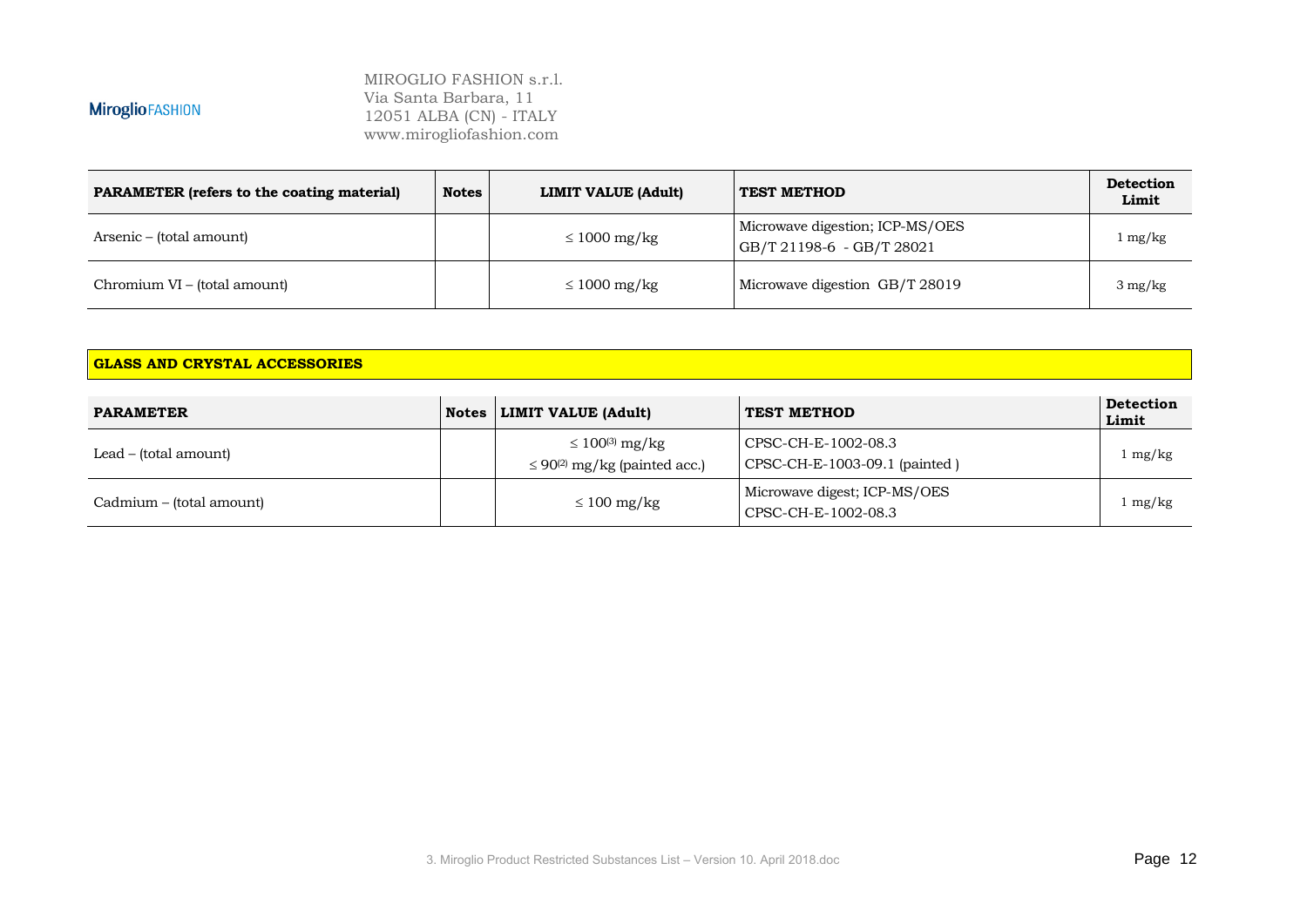MIROGLIO FASHION s.r.l. Via Santa Barbara, 11 12051 ALBA (CN) - ITALY www.mirogliofashion.com

#### **FOOTWEAR – RUBBER SHOES**

| Field of<br>application            | <b>PARAMETER:</b><br><b>Healthy and safe properties</b> | <b>Note</b> | <b>LIMIT VALUE (Adult)</b>                                      | <b>TEST METHOD</b>           | <b>Detection</b><br>Limit |
|------------------------------------|---------------------------------------------------------|-------------|-----------------------------------------------------------------|------------------------------|---------------------------|
|                                    | pH Value                                                |             | $4,0 \div 9,0$                                                  | GB/T 7573                    | $=$                       |
|                                    | Formaldehyde                                            |             | $\leq 75$                                                       | GB/T 2912.1                  | $16 \text{ mg/kg}$        |
|                                    | Lead<br>(extractable)                                   |             | $\leq 1.0$                                                      | GB/T 17593.1                 | $0,02 \text{ mg/kg}$      |
| Uppers, linings<br>and insocks     | Cadmium<br>(extractable)                                |             | $\leq 0.1$                                                      | GB/T 17593.1                 | $0,02 \text{ mg/kg}$      |
| (textile, synthetic<br>leather and | Arsenic (extractable)                                   |             | $\leq 1.0$                                                      | GB/T 17593.4                 | $0,02 \text{ mg/kg}$      |
| artificial leather)                | Decomposable harmful aromatic<br>amine dye              | $(*)$ (**)  | Detox: since 2014/09<br>Not Detectable $( \leq 1$ mg/kg)        | GB/T 17592                   | $1 \text{ mg/kg}$         |
|                                    | Chlorinated phenols: PCP<br>$2,3,5,6$ - TeCP            | $(*)$ (**)  | Detox: since 2014/09<br>Not Detectable<br>$\leq 0.05$ mg/kg/kg) | GB/T 18414.1<br>GB/T 18414.2 | $0,05$ mg/kg              |
| Rubber<br>components               | N-nitrosamines                                          | $(*)$       | $\leq 0.5$                                                      | GB/T 24153                   | $\leq 0.5$                |
| Lining and insocks<br>(staining)   | Color fastness to rubbing                               |             | $\geq 2/3$                                                      | QB/T 2882                    |                           |

#### **Notes**

 $\begin{bmatrix} \uparrow \end{bmatrix}$  = individual substances are listed in appendix "Individual substances"

 $(x^*)$  = Detox Commitment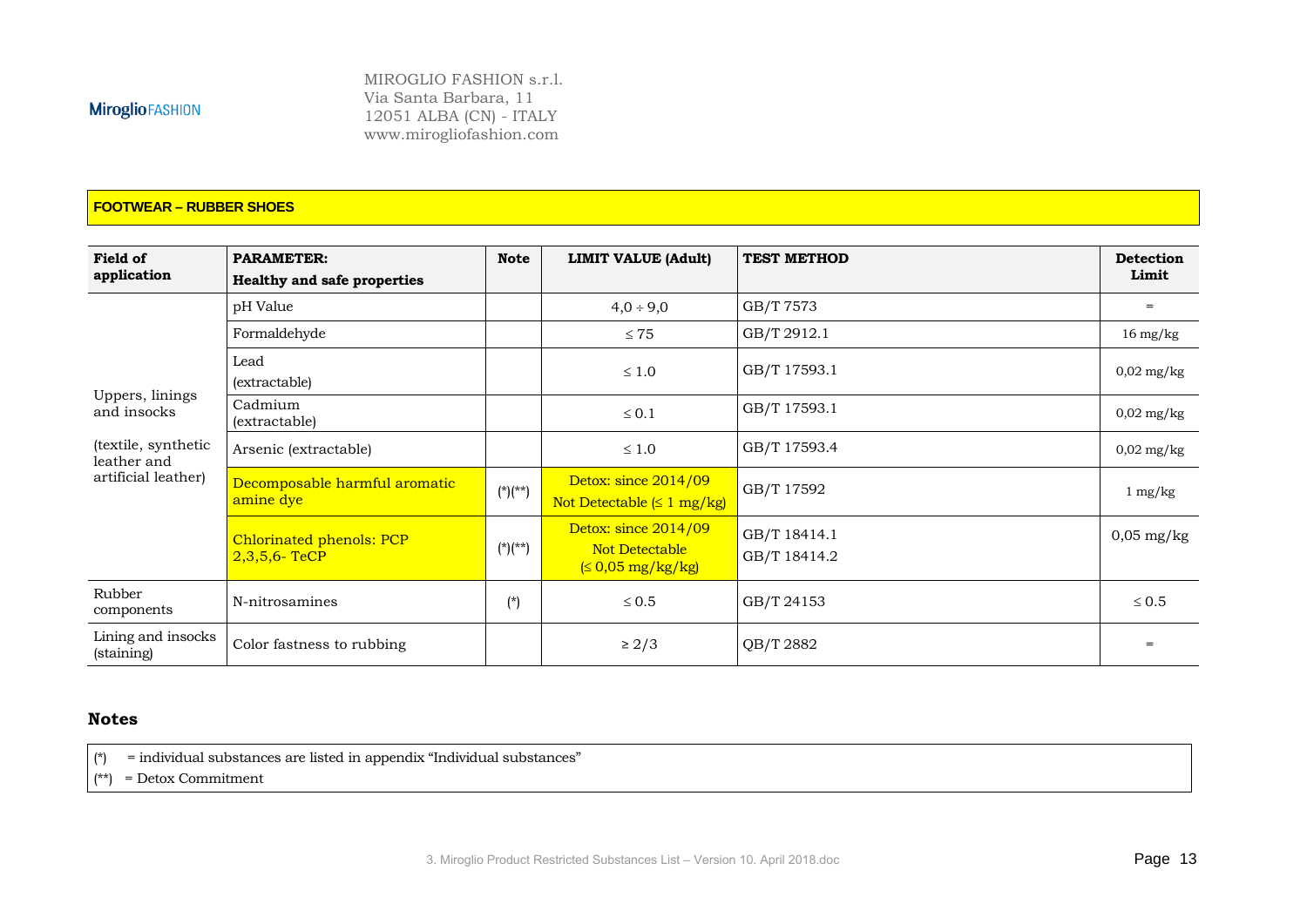MIROGLIO FASHION s.r.l. Via Santa Barbara, 11 12051 ALBA (CN) - ITALY www.mirogliofashion.com

#### **APPENDIX: Individual Substances**

| AZO DYES - Forbidden Arylamines - (Detox Commitment)                          | Index Nr.    | CAS Nr         |
|-------------------------------------------------------------------------------|--------------|----------------|
| Biphenyl-4-ylamin; 4-aminobiphenyl; xenylamine                                | 612-072-00-6 | $92 - 67 - 1$  |
| Benzidine                                                                     | 612-042-00-2 | $92 - 87 - 5$  |
| 4-chloro-o-toluidine                                                          |              | $95 - 69 - 2$  |
| 2-naphtylamine                                                                | 612-022-00-3 | $91 - 59 - 8$  |
| o-aminoazotoluene; 4-amino-2',3-dimethylazobenzene; 4-o-tolylazo-otoluidine   | 611-006-00-3 | $97 - 56 - 3$  |
| 5-nitro-o-toluidine                                                           |              | $99 - 55 - 8$  |
| 4-chloroaniline                                                               |              | 106-47-8       |
| 4-methoxy-m-phenylenediamine                                                  |              | 615-05-4       |
| 4,4'-methylenedianiline; 4,4'-diaminodiphenylmethane                          | 612-051-00-1 | 101-77-9       |
| 3,3'-dichlorobenzidine; 3,3'-dichlorobiphenyl-4; 4'-ylenediamine              | 612-068-00-4 | $91 - 94 - 1$  |
| 3,3'-dimethoxybenzidine; o-dianisidine                                        | 612-036-00-X | 119-90-4       |
| 3,3-dimethylbenzidine; 4,4'-bi-o-toluidine                                    | 612-041-00-7 | 119-93-7       |
| 4,4'-methylenedi-o-toluidine                                                  | 612-085-00-7 | 838-88-0       |
| 6-methoxy-m-toluidine; p-cresidine                                            |              | $120 - 71 - 8$ |
| 4,4'-metylene-bis- (2-chloro-aniline) ; 2,2'-dichloro-4,4'-methylenedianiline | 612-078-00-9 | $101 - 14 - 4$ |
| 4,4'-oxydianiline                                                             |              | 101-80-4       |
| 4,4'-thiodianiline                                                            |              | 139-65-1       |
| o-toluidine; 2-aminotoluene                                                   | 612-091-00-X | $95 - 53 - 4$  |
| 4-methyl-m-phenylenediamine                                                   | 612-099-00-3 | $95 - 80 - 7$  |
| 2,4,5-trimethylaniline                                                        |              | 137-17-7       |
| o-anisidine; 2-methoxyaniline                                                 | 612-035-00-4 | $90 - 04 - 0$  |
| 4-amino azobenzene                                                            | 611-008-00-4 | $60 - 09 - 3$  |
| 2,4 xilidina                                                                  |              | $95 - 68 - 1$  |
| 2.6 xilidina                                                                  |              | $87 - 62 - 7$  |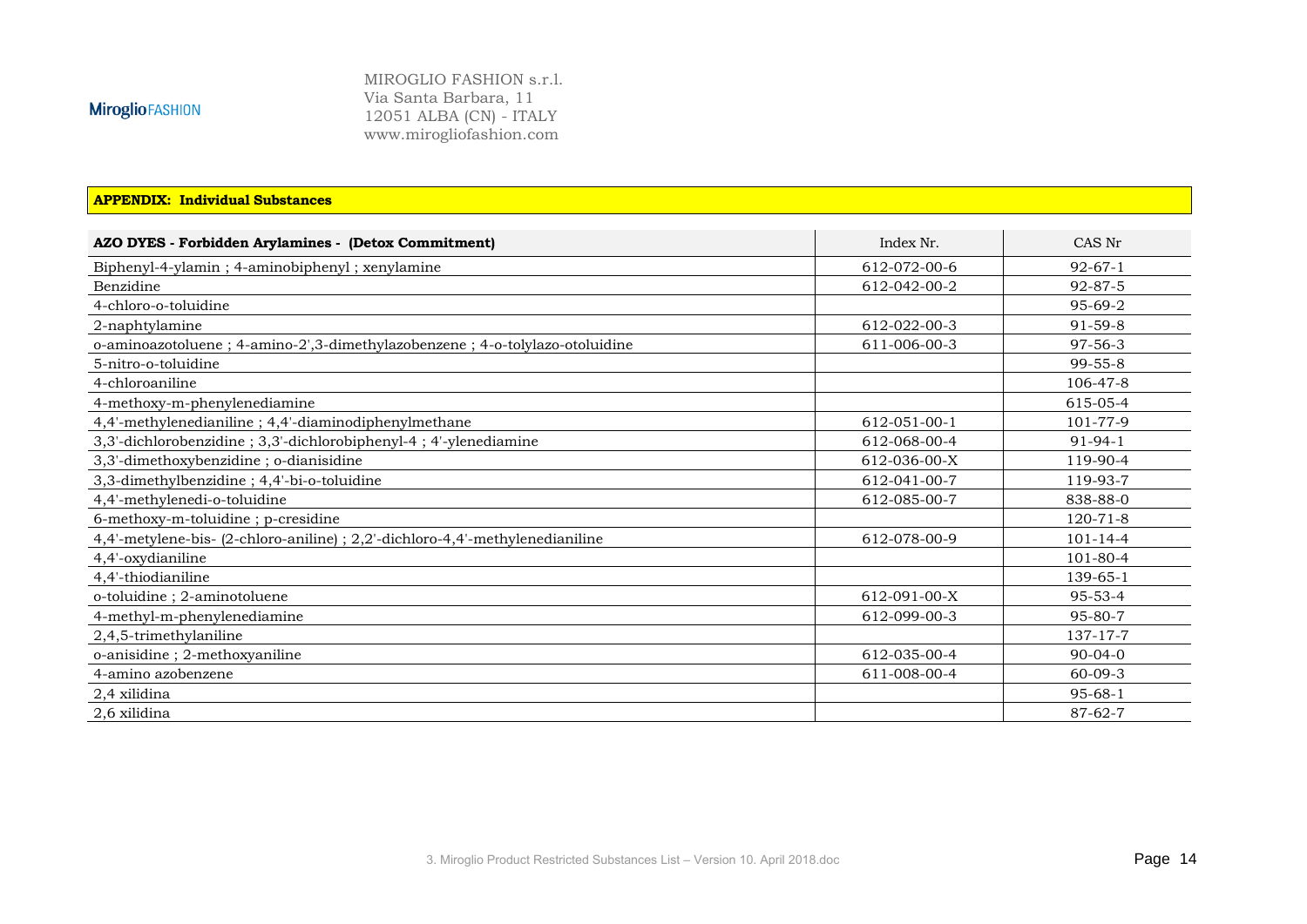| <b>Carcinogenic Dyes -</b><br>(Detox Commitment) | C.I. Nr     | CAS Nr        | Allergenic Disperse Dyes -<br>(Detox Commitment) | C.I. Nr     | CAS Nr     |
|--------------------------------------------------|-------------|---------------|--------------------------------------------------|-------------|------------|
| C.I. Acid Red 26                                 | C.I. 16 150 | 3761-53-3     | C.I. Disperse Blue 1                             | C.I. 64 500 | 2475-45-8  |
| C.I. Basic Red 9                                 | C.I. 42 500 | 569-61-9      | C.I. Disperse Blue 3                             | C.I. 61 505 | 2475-46-9  |
| C.I. Direct Black 38                             | C.I. 30 235 | 1937-37-7     | C.I. Disperse Blue 7                             | C.I. 62 500 | 3179-90-6  |
| C.I. Direct Blue 6                               | C.I. 22 610 | 2602-46-2     | C.I. Disperse Blue 26                            | C.I. 63 305 | 3860-63-7  |
| C.I. Direct Red 28                               | C.I. 22 120 | 573-58-0      | C.I. Disperse Blue 35                            |             | 12222-75-2 |
| C.I. Basic Violet 14                             | C.I. 42 510 | 632-99-5      | C.I. Disperse Blue 102                           |             | 12222-97-8 |
| C.I. Disperse Blue 1                             | C.I. 64 500 | 2475-45-8     | C.I. Disperse Blue 106                           |             | 12223-01-7 |
| C.I. Disperse Yellow 3                           | C.I. 11 855 | 2832-40-8     | C.I. Disperse Blue 124                           |             | 61951-51-7 |
| C.I. Disperse Orange 11                          | C.I. 60700  | 82-28-0       | C.I. Disperse Brown 1                            |             | 23355-64-8 |
| C.I. Disperse Yellow 23 (*)                      | C.I. 26 070 | 6250-23-3     | C.I. Disperse Orange 1                           | C.I. 11 080 | 2581-69-3  |
| C.I. Disperse Orange 149 (*)                     |             | 85136-74-9    | C.I. Disperse Orange 3                           | C.I. 11 005 | 730-40-5   |
| C.I. Disperse Orange 149                         |             | 85136-74-9    | C.I. Disperse Orange 76/37                       |             | 12223-33-5 |
| C.I. Solvent Yellow 1                            |             | $60 - 09 - 3$ | C.I. Disperse Red 1                              | C.I. 11 110 | 2872-52-8  |
| C.I. Solvent Yellow 2                            |             | $60 - 11 - 7$ | C.I. Disperse Red 11                             | C.I. 62 015 | 2872-48-2  |
| C.I. Solvent Yellow 3                            |             | $97 - 56 - 3$ | C.I. Disperse Red 17                             | C.I. 11 210 | 3179-89-3  |
| C.I. Solvent Yellow 14                           |             | 842-07-9      | C.I. Disperse Yellow 1                           | C.I. 10 345 | 119-15-3   |
| C.I. Basic Blue 26                               |             | 2580-56-5     | C.I. Disperse Yellow 3                           | C.I. 11 855 | 2832-40-8  |
| C.I. Basic Violet 1                              |             | 8004-87-3     | C.I. Disperse Yellow 9                           | C.I. 10 375 | 6373-73-5  |
|                                                  |             |               | C.I. Disperse Yellow 39                          |             | 12236-29-2 |
|                                                  |             |               | C.I. Disperse Yellow 49                          |             | 54824-37-2 |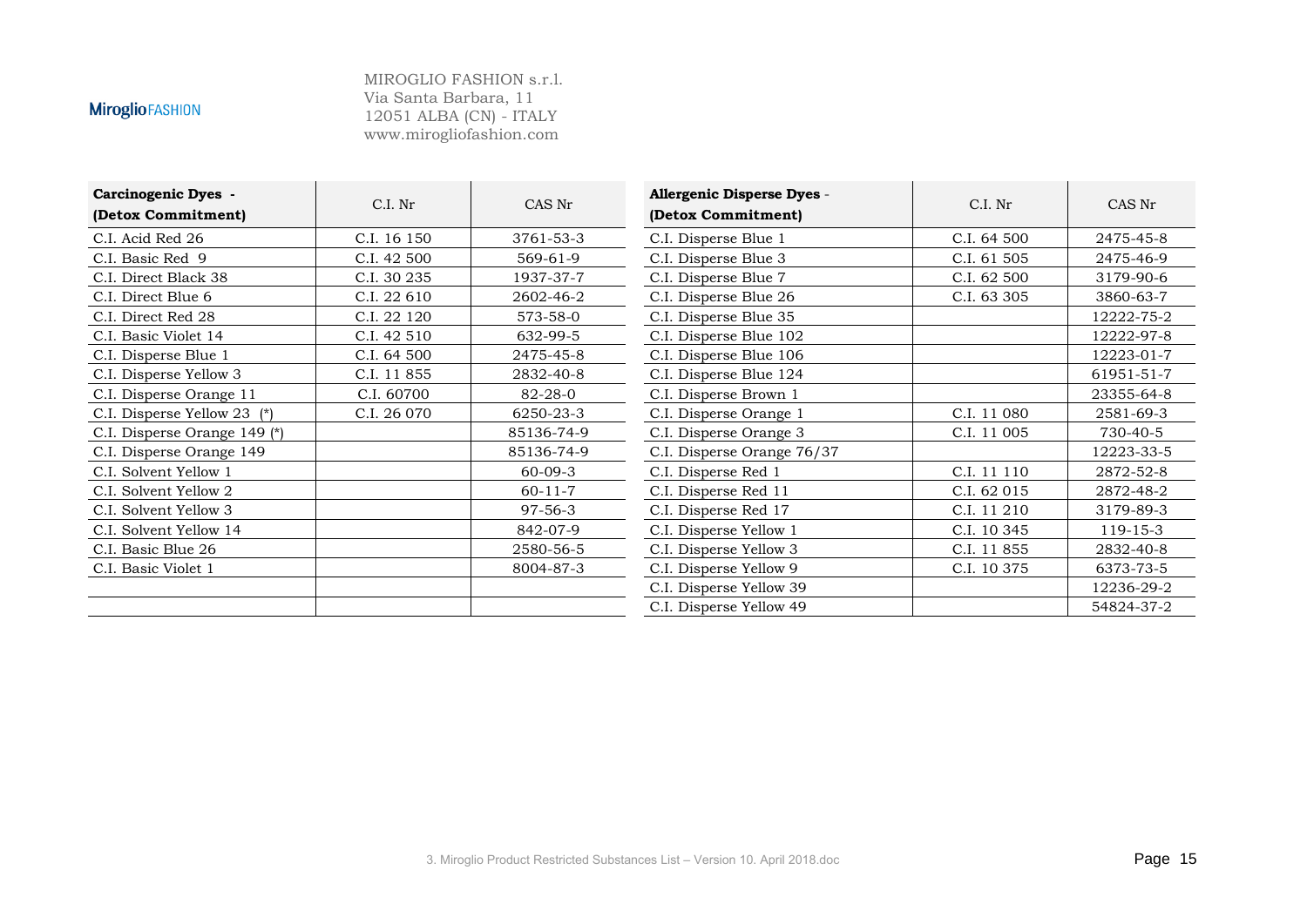MIROGLIO FASHION s.r.l. Via Santa Barbara, 11 12051 ALBA (CN) - ITALY www.mirogliofashion.com

#### **Chlorophenols - (Detox Commitment)** CAS Nr Pentachlorophenol (PCP) 87-86-5 Tetrachlorophenols (TeCP) 25167-83-3 2,3,4,5-Tetrachlorophenol 4901-51-3 2,3,4,6-Tetrachlorophenol 58-90-2 2,3,5,6-tetrachlorophenol 935-95-5 Trichlorophenol (TriCP) 25167-82-2 2,4,6-trichlorophenol 88-06-2 2,3,4-trichlorophenol 15950-66-0  $2.3.5$ -trichlorophenol 2,3,6-trichlorophenol 933-75-5 2,4,5-trichlorophenol 95-95-4 3,4,5-trichlorophenol 609-19-8 Dichlorophenols (DiCP) 25167-81-1 2,3-dichlorophenol 576-24-9 2,4-dichlorophenol 2,5-dichlorophenol 583-78-8 3, 4-dichlorophenol 95-77-2 3, 5-dichlorophenol 591-35-5 Mono Chlorophenol various various various various various various various various various various various various various various various various various various various various various various various various various vari

| Chlorinated Organic Carriers (Chlorobenzene-Chlorotoluene) - (Detox Commitment) | CAS Nr         |
|---------------------------------------------------------------------------------|----------------|
| 1,2-Dichlorobenzene                                                             | $95 - 50 - 1$  |
| 1,3-Dichlorobenzene                                                             | 541-73-1       |
| 1,4-Dichlorobenzene                                                             | 106-46-7       |
| Trichlorobenzenes                                                               | various        |
| 1,2,3-Trichlorobenzene                                                          | 87-61-6        |
| $1,2,4$ -trichlorobenzene                                                       | $120 - 82 - 1$ |
| 1,3,5-Trichlorobenzene                                                          | $108 - 70 - 3$ |
| Tetrachlorobenzene                                                              | 12408-10-5     |
| 1,2,3,4-tetrachlorobenzene                                                      | 634-66-2       |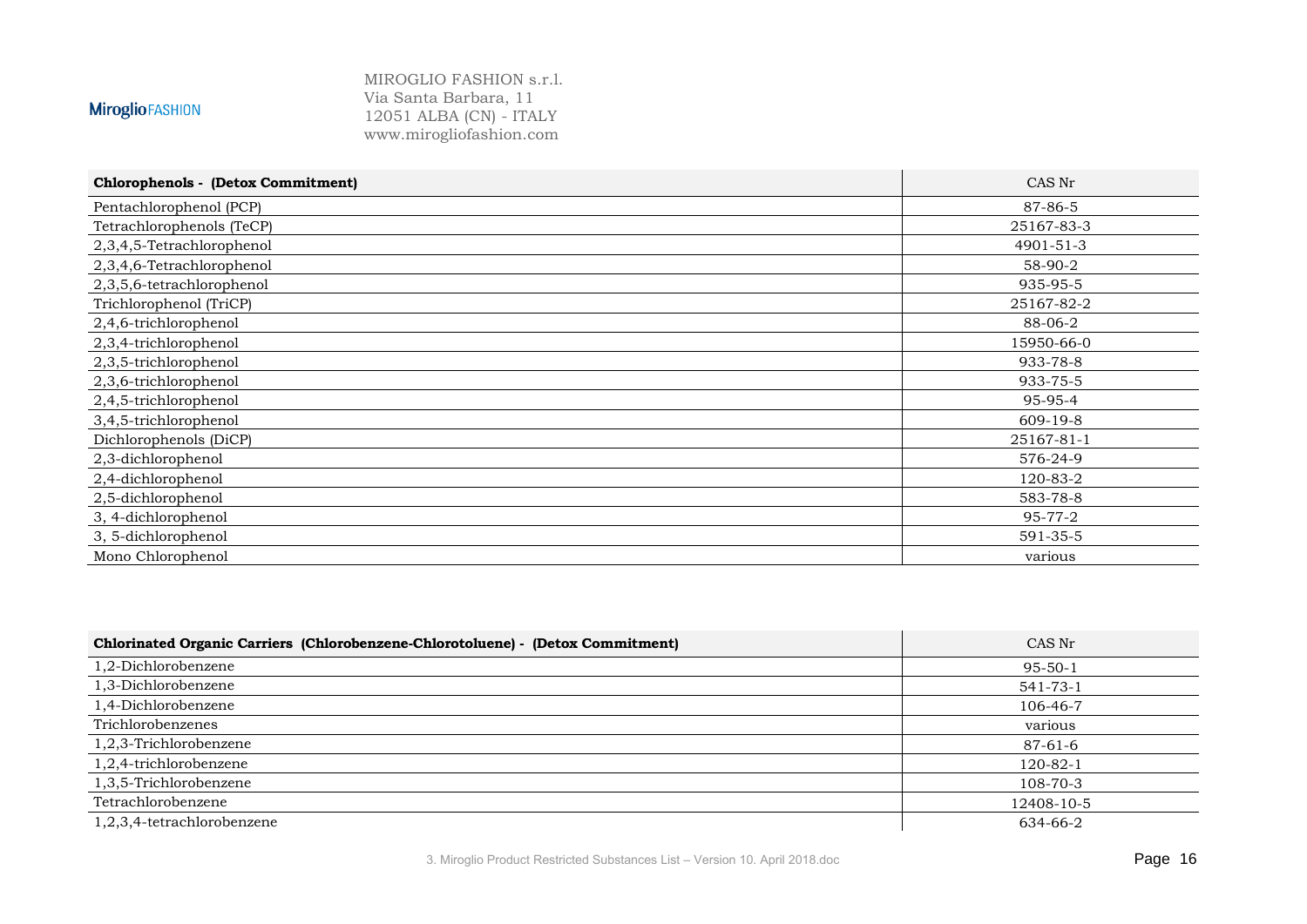| 1,2,3,5-tetrachlorobenzene                   | 634-90-2       |
|----------------------------------------------|----------------|
| 1,2,4,5-tetrachlorobenzene                   | 95-94-3        |
| Pentachlorobenzene                           | 608-93-5       |
| Hexachlorobenzene                            | 118-74-1       |
| 2-chlorotoluene                              | 95-49-8        |
| 3-chlorotoluene                              | $108 - 41 - 8$ |
| 4-chlorotoluene                              | 106-43-4       |
| 2,3-dichlorotoluene                          | 32768-54-0     |
| 2,4-dichlorotoluene                          | 95-73-8        |
| 2,5-dichlorotoluene                          | 19398-61-9     |
| 2,7-dichlorotoluene                          | 118-69-4       |
| 3,4-dichlorotoluene                          | 95-75-0        |
| 2,3,6-trichlorotoluene                       | 2077-46-5      |
| 2,4,5-trichlorotoluene                       | 6639-30-1      |
| Benzotrichloride                             | $98-07-7$      |
| alfa, 2,4-trichlorotoluene                   | 94-99-5        |
| alfa,2,6-trichlorotoluene                    | 2014-83-7      |
| alfa, 3, 4-trichlorotoluene                  | 102-47-6       |
| alpha, alpha, 2,6- tetrachlorotoluene        | $81 - 19 - 6$  |
| alpha, alpha, alpha, 2, - tetrachlorotoluene | 2136-89-2      |
| alpha, alpha, alpha, 4- tetrachlorotoluene   | 5216-25-1      |
| 2,3,4,5,6-pentachlorotoluene                 | 877-11-2       |

| Biocides - (Detox Commitment) | CAS Nr        | Biocides - (Detox Commitment) | CAS Nr        |
|-------------------------------|---------------|-------------------------------|---------------|
| Azinophosmethyl               | 86-50-0       | Methoxychlor                  | $72 - 43 - 5$ |
| Azinophosetyl                 | 2642-71-9     | Mirex                         | 2385-85-5     |
| Aldrine                       | 309-00-2      | Monocrotophos                 | 6923-22-4     |
| Bromophos-ethyl               | 4824-78-6     | Parathion                     | 56-38-2       |
| Carbaryl                      | $63 - 25 - 2$ | Parathion-methyl              | 298-00-0      |
| Chlordane                     | 57-74-9       | Propethamphos                 | 31218-83-4    |
| Chlordimeform                 | 164-98-3      | Profenophos                   | 41198-08-7    |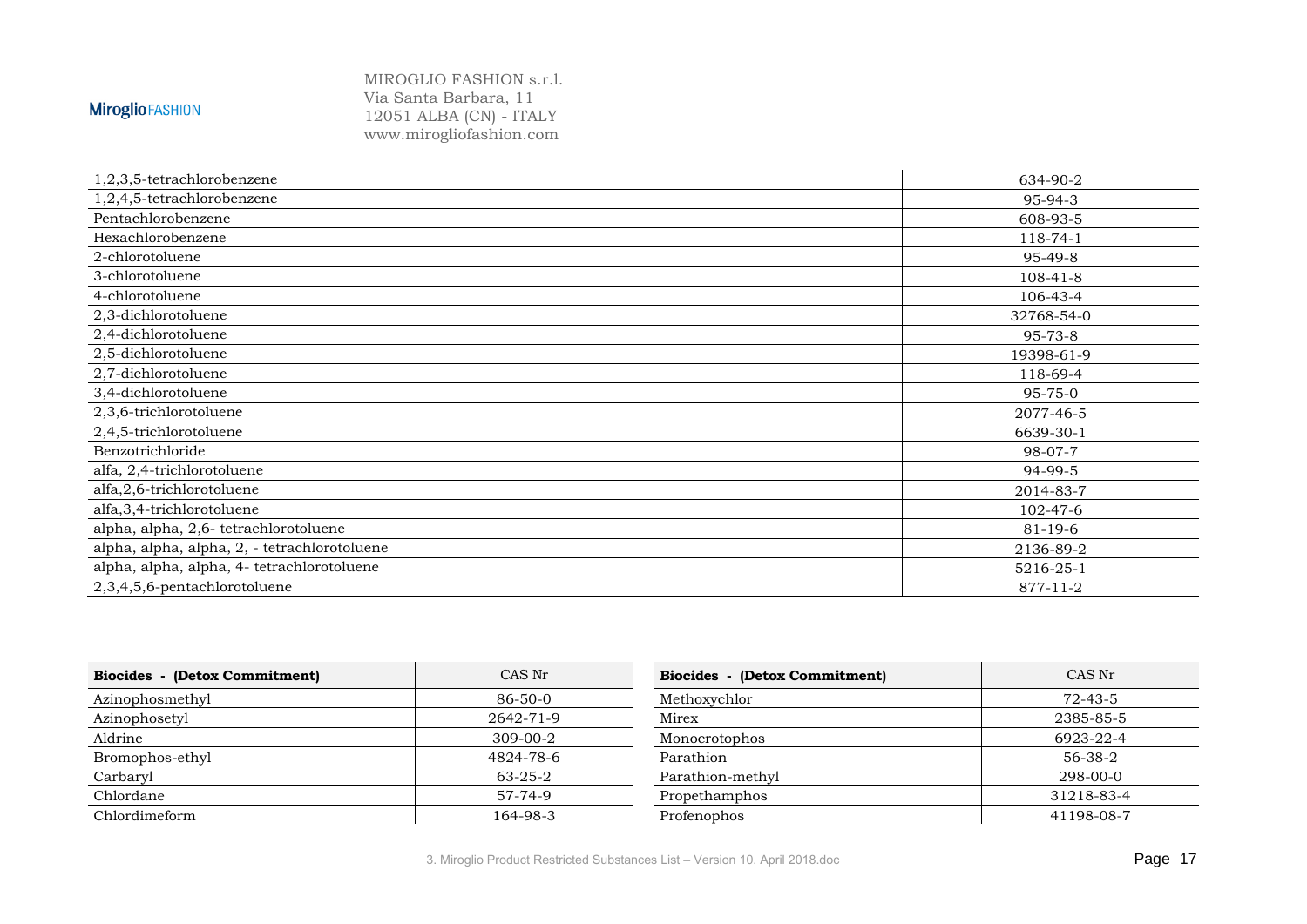| Coumaphos                     | $56 - 72 - 4$      | Quinalphos             | 13593-03-8    |
|-------------------------------|--------------------|------------------------|---------------|
| Cyfluthrin                    | 68359-37-5         | Toxaphen (Camphechlor) | 8001-35-2     |
| Cyhalothrin                   | 91465-08-6         | Trifluralin            | 1582-09-8     |
| Cypermethrin                  | 52315-07-8         | $2,4,5-T$              | 93-76-5       |
| <b>DEF</b>                    | 87-48-8            | $2,4-D$                | $94 - 75 - 7$ |
| Deltamethrin                  | 52918-63-5         | Captafol               | 2425-06-1     |
| <b>DDD</b>                    | 53-19-0, 72-54-8   | Chlorphenvinphos       | 470-90-6      |
| DDE                           | 3424-82-6, 72-55-9 | Dichlorprop            | 120-36-5      |
| <b>DDT</b>                    | 50-29-3, 789-02-6  | Dinoseb und salts      | 88-85-7       |
| Diazinon                      | 333-41-5           | <b>MCPA</b>            | $94 - 74 - 6$ |
| Dicrotophos                   | 3735-78-3          | MCPB                   | $94 - 81 - 5$ |
| Dieldrine                     | $60 - 57 - 1$      | Mecroprop              | 93-65-2       |
| Dimethoate                    | $60 - 51 - 5$      | Phosdrin / Mevinphos   | 7786-34-7     |
| $\alpha$ -Endosulfan          | 959-98-8           | Metamidophos           | 10265-92-6    |
| $\beta$ - Endosulfan          | 33213-65-9         | Malathion              | 121-75-5      |
| Endrine                       | $72-20-8$          |                        |               |
| Esfenvalerat                  | 66230-04-4         |                        |               |
| Fenvalerate                   | 51630-58-1         |                        |               |
| Heptachlor                    | $76 - 44 - 8$      |                        |               |
| Heptachlorepoxide             | 1024-57-3          |                        |               |
| Hexachlorobenzene             | 118-74-1           |                        |               |
| $\alpha$ -Hexaclorcyclohexane | 319-84-6           |                        |               |
| $\beta$ - Hexaclorcyclohexane | 319-85-7           |                        |               |
| δ- Hexaclorcyclohexane        | 319-86-8           |                        |               |
| Lindane (g-HCH)               | 58-89-9            |                        |               |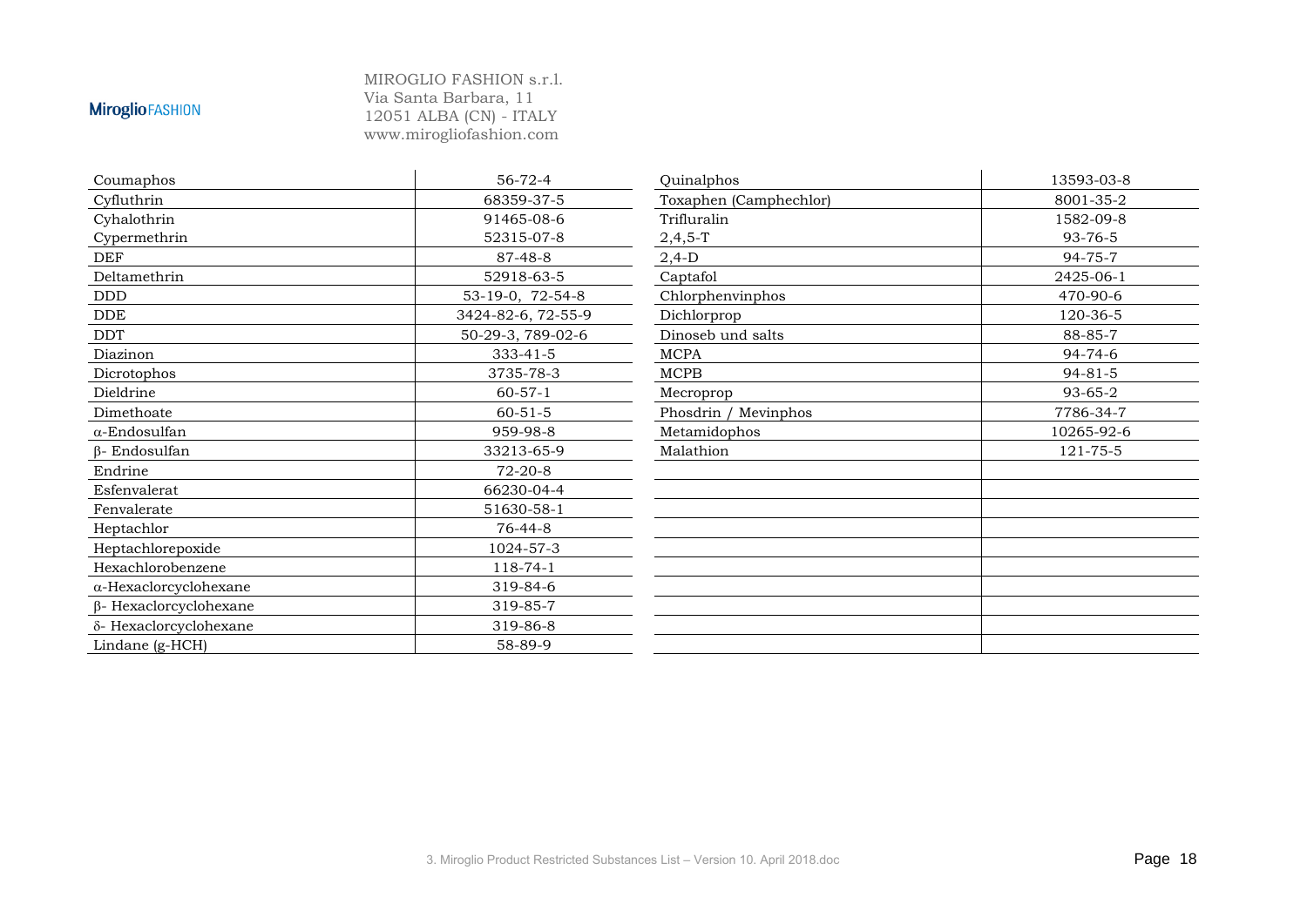| Nonylphenols (NP) - Octylphenols (OP) - (Detox Commitment) | CAS Nr       |
|------------------------------------------------------------|--------------|
| Octylphenol OP                                             | Various      |
| 4-(1,1,3,3-Tetramethylbutyl)-phenol                        | 140-66-9     |
| OctylPhenol                                                | 27193-28-8   |
| 4-Octylphenol                                              | 1806-26-4    |
| Nonylphenol NP                                             | Various      |
| 4-Nonylphenol                                              | 25154-52-3   |
| Nonylphenol                                                | 104-40-5     |
| Nonylphenol                                                | 90481-04-2   |
| 4-Nonylphenol (branched)                                   | 84852-15-3   |
| Nonylphenol                                                | 1173019-62-9 |

| Nonylphenolethoxylates (NPEO) - Octylphenolethoxylates (OPEO) - (Detox Commitment) | CAS Nr          |
|------------------------------------------------------------------------------------|-----------------|
| Nonylphenol Ethoxylates NPEO $(1-2)$                                               | Various         |
| Nonylphenol Ethoxylates NPEO $(3-18)$                                              | Various         |
| (Nonylphenoxy)-polyethylenoxid                                                     | 9016-45-9       |
| 4-Nonylphenol, ethoxylated                                                         | 26027-38-3      |
| (NPEs 3-18) Poly(oxy-1,2-ethanediyl),                                              | 68412-54-4      |
| 4-Nonylphenol, branched, ethoxylated                                               | 127087-87-0     |
| Unbekanntes Farbmittel 94 (SIN list)                                               | 37205-87-1      |
| Octylphenol Ethoxylates OPEO (1-2)                                                 | Various         |
| Octylphenol Ethoxylates OPEO (3-18)                                                | Various         |
| (OPEs $3-18$ ) alpha-[4-(1,1,3,3-                                                  | $9002 - 93 - 1$ |
| 4-tert-Octylphenolethoxylate                                                       | 9036-19-5       |
| 4-tert-Octylphenolethoxylate                                                       | 68987-90-6      |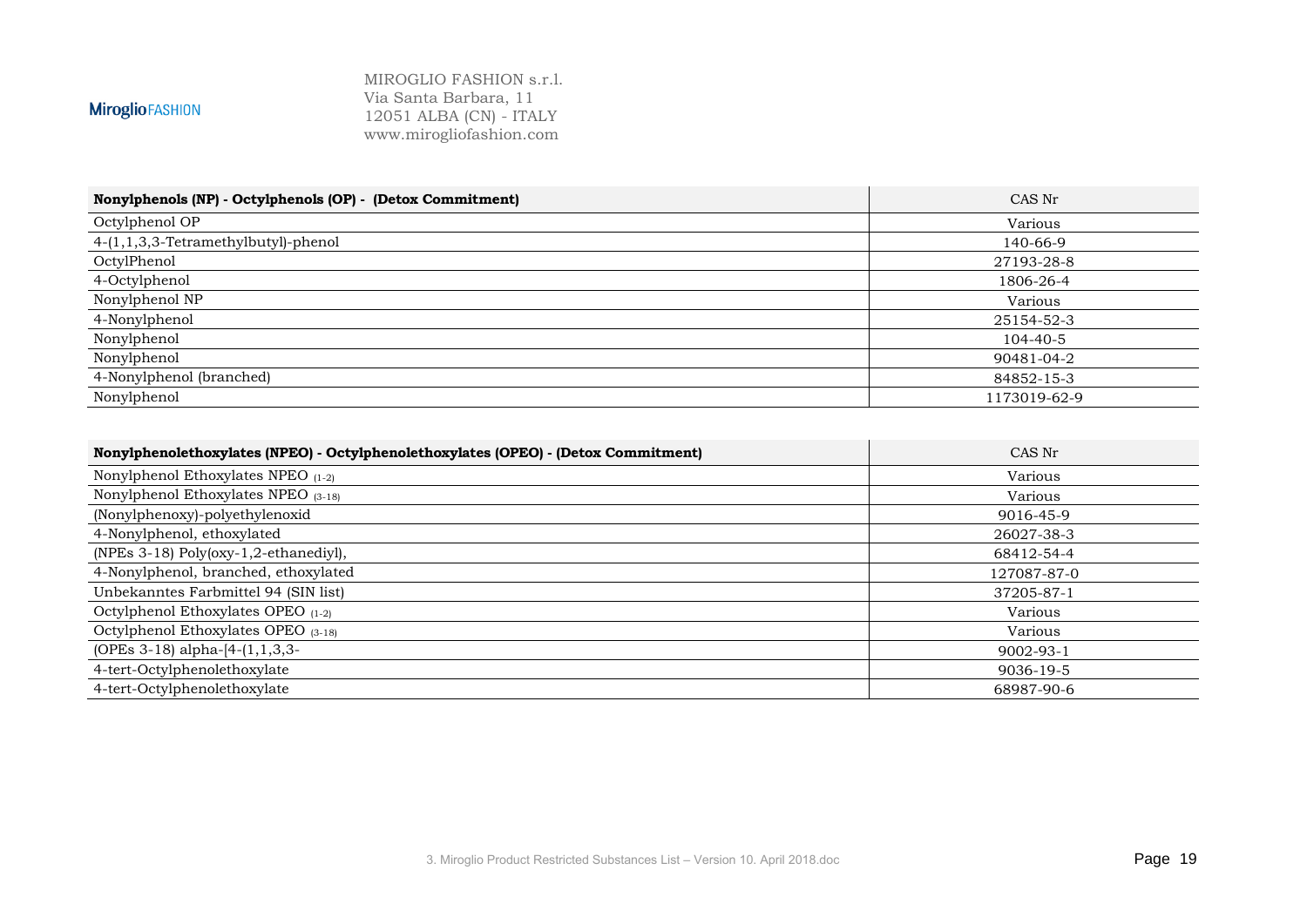| Perfluorinated Compounds - (Detox Commitment)     | <b>Short Form</b> | CAS Nr                |
|---------------------------------------------------|-------------------|-----------------------|
| <b>Short Chain Perfluoro Compounds</b>            |                   |                       |
| Perfluorbutansulfonic acid                        | (PFBS)            | 29420-49-3 / 375-73-5 |
| Perfluorohexane sulfonic acid                     | (PFHxS)           | 3871-99-6 / 355-46-4  |
| Perfluoro 1-heptanesulphonic acid                 | (PFHpS)           | 375-92-8 / 60270-55-5 |
| Perfluorobutanoic acid                            | (PFBA)            | 375-22-4              |
| Perfluoropentanoic acid                           | (PFPeA)           | 2706-90-3             |
| Perfluoro n-hexanoic acid                         | (PFHxA)           | $307 - 24 - 4$        |
| Perfluoro n-heptanoic acid                        | (PFHpA)           | 375-85-9              |
| 7H-Perfluoroheptanoic acid                        | (HPFHpA)          | 1546-95-8             |
| 4:2 Fluorotelomer sulfonate                       | (FTOH 4-2)        | 2043-47-2             |
| 6:2 Fluorotelomer sulfonate                       | (FTOH 6-2)        | 647-42-7              |
| <b>Long Chain Perfluoro Compounds</b>             |                   |                       |
| Perfluorooctane sulfonic acid                     | (PFOS)            | 2795-39-3 / 1763-23-1 |
| Perfluorodecane sulfonic acid                     | (PFDS)            | 13419-61-9 / 335-77-3 |
| Perfluorooctane-sulfonamide                       | (PFOSA)           | 754-91-6              |
| Perfluoro n-octanoic acid                         | (PFOA)            | $335 - 67 - 1$        |
| Perfluoro n-nonanoic acid                         | (PFNA)            | 375-95-1              |
| Perfluoro n-decanoic acid                         | (PFDA)            | 335-76-2              |
| Perfluoroundecanoic acid                          | (PFUnA)           | 2058-94-8 / 4234-23-5 |
| 2H,2H,3H,3H-Perfluoroundecanoic acid              | (HPFUnA)          | 34598-33-9            |
| Perfluorododecanoic acid                          | (PFDoA)           | $307 - 55 - 1$        |
| Perfluorotridecanoic acid                         | (PFTrA)           | 72629-94-8            |
| Perfluorotetradecanoic acid                       | (PFTA)            | 376-06-7              |
| Perfluoro-3,7-dimethyloctanoic acid               | (H2PFDA)          | 172155-07-6           |
| 1H,1H,2H,2H Perfluorooctane sulfonic acid         | (H4PFOS 6-2)      | 27619-97-2            |
| 1H, 1H, 2H, 2H-Perfluorooctyl acrylate            | $(FTA 6-2)$       | 17527-29-6            |
| 1H, 1H, 2H, 2H-Perfluorodecyl acrylate            | $(FTA 8-2)$       | 27905-45-9            |
| 1H, 1H, 2H, 2H-Perfluorododecyl acrylate          | (FTA 10-2)        | 17741-60-5            |
| 8:2 Fluorotelomer sulfonate                       | (FTOH 8-2)        | 678-39-7              |
| 10:2 Fluorotelomer sulfonate                      | (FTOH 10-2)       | 865-86-1              |
| 2-(N-methylperfluoro-1-octanesulfonamido)-ethanol | (N-MeFOSE)        | 24448-09-7            |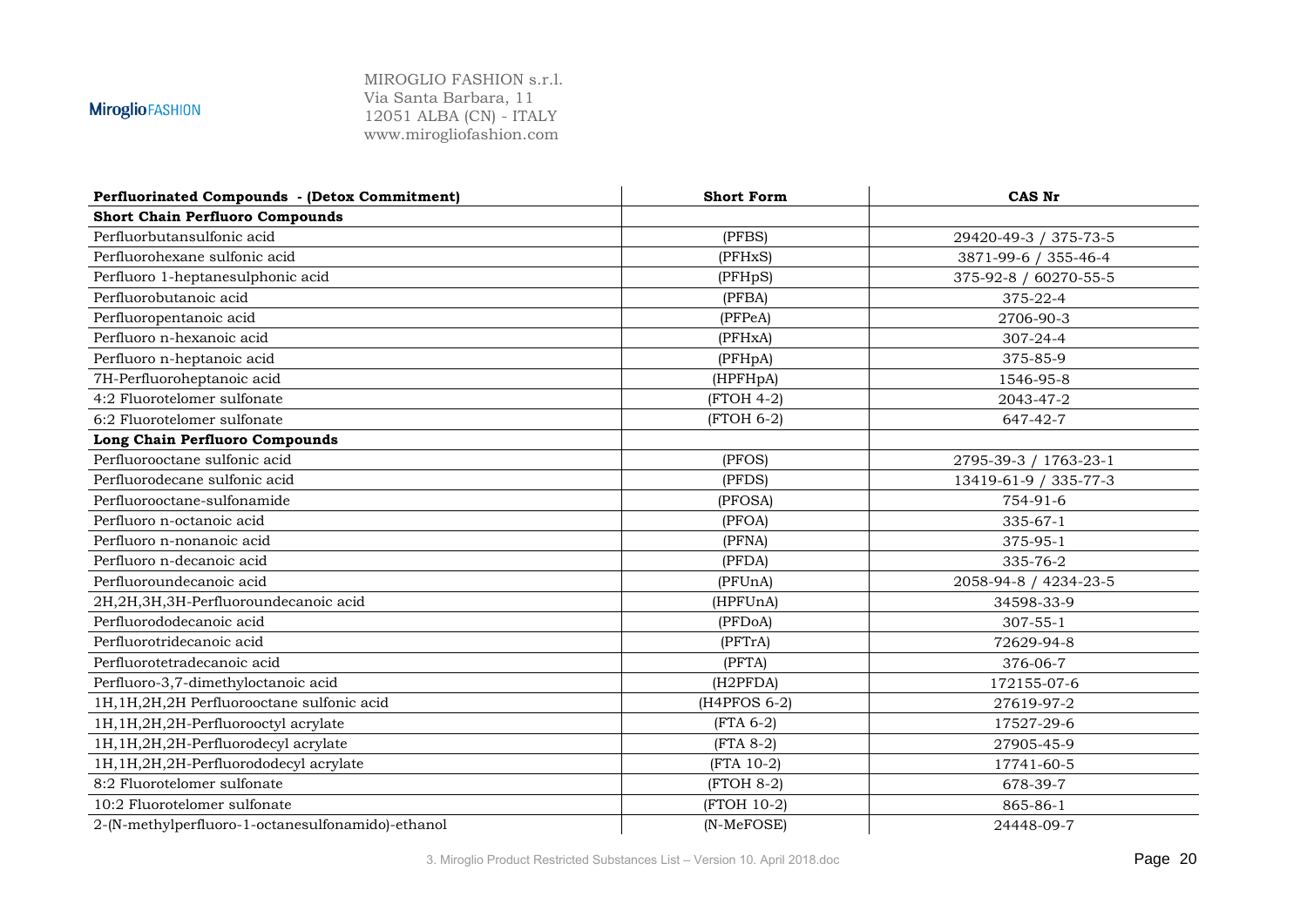#### MIROGLIO FASHION s.r.l. Via Santa Barbara, 11 12051 ALBA (CN) - ITALY www.mirogliofashion.com

**MiroglioFASHION** 

### 2-(N-Ethylperfluoro-1-octanesulfonamido)-ethanol (N-EtFOSE) (N-EtFOSE) 1691-99-2<br>N-methylperfluoro-1-octanesulfonamide (N-MeFOSA) (N-MeFOSA) 31506-32-8 N-methylperfluoro-1-octanesulfonamide (N-MeFOSA) 31506-32-8  $N$ -ethylperfluoro-1-octanesulfonamide

| Organotin compounds | <b>Short Form</b> | (Detox Commitment [*])                                                                                                                                                                                                                             | <b>CAS Nr</b> |
|---------------------|-------------------|----------------------------------------------------------------------------------------------------------------------------------------------------------------------------------------------------------------------------------------------------|---------------|
| Dibutilyn           | (DBT)             | $[*] % \centering \includegraphics[width=0.9\textwidth]{images/TrDiM-Architecture.png} % \caption{The first two different values of $A$ with the same time. The first two different values of $A$ is the same time.} \label{TrDiM-Architecture} %$ | 1002-53-5     |
| Dimethyltin         | (DMT)             |                                                                                                                                                                                                                                                    | NA            |
| Monobutylin         | (MBT)             | $[*]$                                                                                                                                                                                                                                              | 1118-46-3     |
| Monooctylin         | (MOT)             | $[^*]$                                                                                                                                                                                                                                             | 15231-44-4    |
| Dioctylin           | (DOT)             | $[$                                                                                                                                                                                                                                                | 94410-05-6    |
| Tricyclohexyltin    | (TCyHT)           | $[$                                                                                                                                                                                                                                                | NA            |
| Trioctylin          | (TOT)             |                                                                                                                                                                                                                                                    | NA            |
| Tripropyltin        | (TPT)             | $[$                                                                                                                                                                                                                                                | 668-34-8      |
| Trimethyltin        | (TMT)             |                                                                                                                                                                                                                                                    | NA            |
| Triphenyltin        | (TPhT)            | $[$                                                                                                                                                                                                                                                | 892-20-6      |
| Tetrabutylin        | (TebT)            | $[^*]$                                                                                                                                                                                                                                             | 1461-25-2     |
| Tributyltin         | (TBT)             | $[^*]$                                                                                                                                                                                                                                             | 56573-85-4    |
| Monomethylin        | (MMT)             |                                                                                                                                                                                                                                                    | NA            |
| Monophenyltin       | (MPT)             |                                                                                                                                                                                                                                                    | NA            |
| Diphenyltin         | (DPT)             | $[\star]$                                                                                                                                                                                                                                          | 1011-95-6     |
| Tetraethyltin       | (TeET)            | $\lceil$ *]                                                                                                                                                                                                                                        | 597-64-8      |
| Tributyltin Oxide   | (TBTO)            | $[\star]$                                                                                                                                                                                                                                          | 56-35-9       |
|                     | (DBTC)            | $[*] % \centering % {\includegraphics[width=0.9\textwidth]{images/Trigersfigs/2a-2.png}} \caption{The figure shows the results of the estimators in the left and right.} \label{fig:Trigersfigs}$                                                  | 683-18-1      |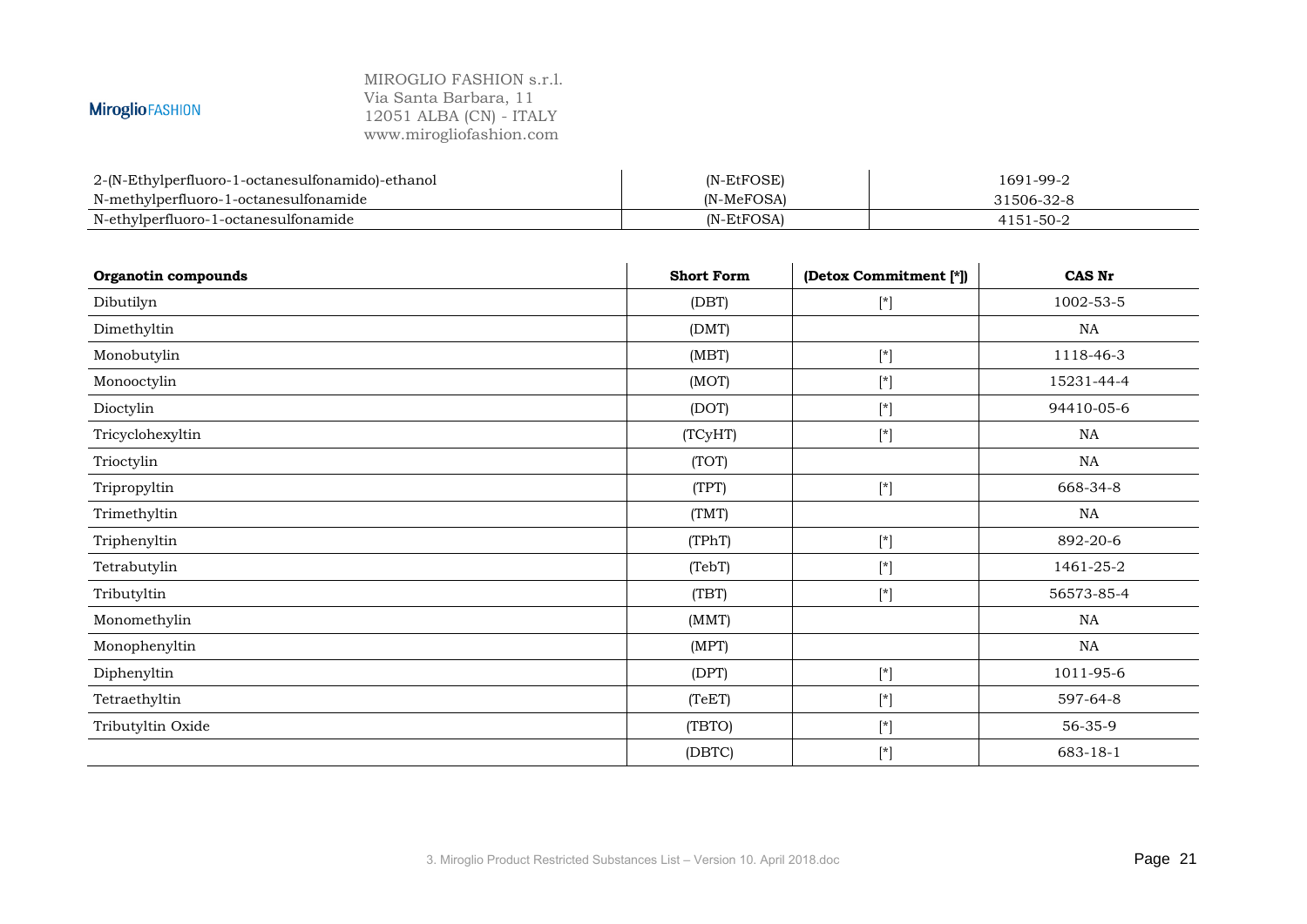| Flame Retardants -                | <b>Short Form</b> | (Detox Commitment [*])                                                                                                                                                                                                                                                                                                                                                                                                                                                                                                                                                                     | <b>CAS Nr</b>                                                            |
|-----------------------------------|-------------------|--------------------------------------------------------------------------------------------------------------------------------------------------------------------------------------------------------------------------------------------------------------------------------------------------------------------------------------------------------------------------------------------------------------------------------------------------------------------------------------------------------------------------------------------------------------------------------------------|--------------------------------------------------------------------------|
| Polybrominated biphenyls          | (PBBs)            | [*]                                                                                                                                                                                                                                                                                                                                                                                                                                                                                                                                                                                        | 59536-65-1                                                               |
| Monobromo biphenyls               | (MonoBB)          | $\lceil * \rceil$                                                                                                                                                                                                                                                                                                                                                                                                                                                                                                                                                                          | Various                                                                  |
| Dibromo biphenyls                 | (DiBB)            | $\lceil * \rceil$                                                                                                                                                                                                                                                                                                                                                                                                                                                                                                                                                                          | Various                                                                  |
| Tribromo biphenyls                | (TriBB)           | $\mathsf{r}$                                                                                                                                                                                                                                                                                                                                                                                                                                                                                                                                                                               | Various                                                                  |
| Tetrabromo biphenyls              | (TetraBB)         | $\lceil$ *]                                                                                                                                                                                                                                                                                                                                                                                                                                                                                                                                                                                | Various                                                                  |
| Pentabromo biphenyls              | (PentaBB)         | $\lceil * \rceil$                                                                                                                                                                                                                                                                                                                                                                                                                                                                                                                                                                          | Various                                                                  |
| Hexabromo biphenyls               | (HexaBB)          | $[^*]$                                                                                                                                                                                                                                                                                                                                                                                                                                                                                                                                                                                     | Various                                                                  |
| Heptabromo biphenyls              | (HeptaBB)         | $\lceil$ *]                                                                                                                                                                                                                                                                                                                                                                                                                                                                                                                                                                                | Various                                                                  |
| Octabromo biphenyls               | (OctaBB)          | $\lceil$ *]                                                                                                                                                                                                                                                                                                                                                                                                                                                                                                                                                                                | Various                                                                  |
| Nonabromo biphenyls               | (NonaBB)          | $[\ast]$                                                                                                                                                                                                                                                                                                                                                                                                                                                                                                                                                                                   | Various                                                                  |
| Decabromo biphenyl                | (DecaBB)          | $\lceil$ *]                                                                                                                                                                                                                                                                                                                                                                                                                                                                                                                                                                                | 13654-09-6                                                               |
| Polybrominated diphenyl ethers    | (PBDEs)           | $\lceil * \rceil$                                                                                                                                                                                                                                                                                                                                                                                                                                                                                                                                                                          | Various                                                                  |
| Monobromo diphenyl ethers         | (MonoBDE)         | $[^*]$                                                                                                                                                                                                                                                                                                                                                                                                                                                                                                                                                                                     | Various                                                                  |
| Dibromo diphenyl ethers           | (DiBDE)           | $\lceil$ *]                                                                                                                                                                                                                                                                                                                                                                                                                                                                                                                                                                                | Various                                                                  |
| Tribromo diphenyl ethers          | (TriBDE)          | $\lceil$ *]                                                                                                                                                                                                                                                                                                                                                                                                                                                                                                                                                                                | Various                                                                  |
| Tetrabromo diphenyl ethers        | (TetraBDE)        | $[\star]$                                                                                                                                                                                                                                                                                                                                                                                                                                                                                                                                                                                  | 40088-47-9                                                               |
| Pentabromo diphenyl ethers        | (PentaBDE)        | $\lceil * \rceil$                                                                                                                                                                                                                                                                                                                                                                                                                                                                                                                                                                          | 32534-81-9                                                               |
| Hexabromo diphenyl ethers         | (HexaBDE)         | $\lceil * \rceil$                                                                                                                                                                                                                                                                                                                                                                                                                                                                                                                                                                          | 36483-60-0                                                               |
| Heptabromo diphenyl ethers        | (HeptaBDE)        | $\mathsf{[*]}$                                                                                                                                                                                                                                                                                                                                                                                                                                                                                                                                                                             | 68928-80-3                                                               |
| Octabromo diphenyl ethers         | (OctaBDE)         | $\lceil$ *]                                                                                                                                                                                                                                                                                                                                                                                                                                                                                                                                                                                | 32536-52-0                                                               |
| Nonabromo diphenyl ethers         | (NonaBDE)         | $\lceil$ * $\rceil$                                                                                                                                                                                                                                                                                                                                                                                                                                                                                                                                                                        | 63936-56-1                                                               |
| Decabromo diphenyl ethers         | (DecaBDE)         | $[\ast]$                                                                                                                                                                                                                                                                                                                                                                                                                                                                                                                                                                                   | 1163-19-5                                                                |
| Bis(2,3-dibromopropyl)phosphate   | (BIS) or (BBP)    | $\lceil$ *]                                                                                                                                                                                                                                                                                                                                                                                                                                                                                                                                                                                | 5412-25-9                                                                |
| Tris(2-chloroethyl)phosphate      | (TCEP)            | $\lceil * \rceil$                                                                                                                                                                                                                                                                                                                                                                                                                                                                                                                                                                          | 115-96-8                                                                 |
| Hexabromocyclodecane              | (HBCDD)           | $[*] % \centering \includegraphics[width=0.9\textwidth]{images/TrDiM-Architecture.png} % \caption{The first two different values of $A$ with the same time. The first two different values of $A$ is the same time.} \label{TrDiM-Architecture} %$                                                                                                                                                                                                                                                                                                                                         | 3194-55-6<br>134237-50-6,<br>134237-51-7,<br>134237-52-8,<br>25637-99-4, |
| Tetrabromobisphenol A             | (TBBPA)           | $\lceil$ *]                                                                                                                                                                                                                                                                                                                                                                                                                                                                                                                                                                                | 79-94-7                                                                  |
| Tris(1-aziridinyl)phosphine oxide | (TEPA)            | $[*] % \begin{center} % \includegraphics[width=\linewidth]{imagesSupplemental_3.png} % \end{center} % \caption { % \textit{DefNet} of \textit{DefNet} and \textit{DefNet} and \textit{DefNet} and \textit{DefNet} and \textit{DefNet} and \textit{DefNet} and \textit{DefNet} and \textit{DefNet} and \textit{DefNet} and \textit{DefNet} and \textit{DefNet} and \textit{DefNet} and \textit{DefNet} and \textit{DefNet} and \textit{DefNet} and \textit{DefNet} and \textit{DefNet} and \textit{DefNet} and \textit{DefNet} and \textit{DefNet} and \textit{DefNet} and \textit{DefNet}$ | 5455-55-1                                                                |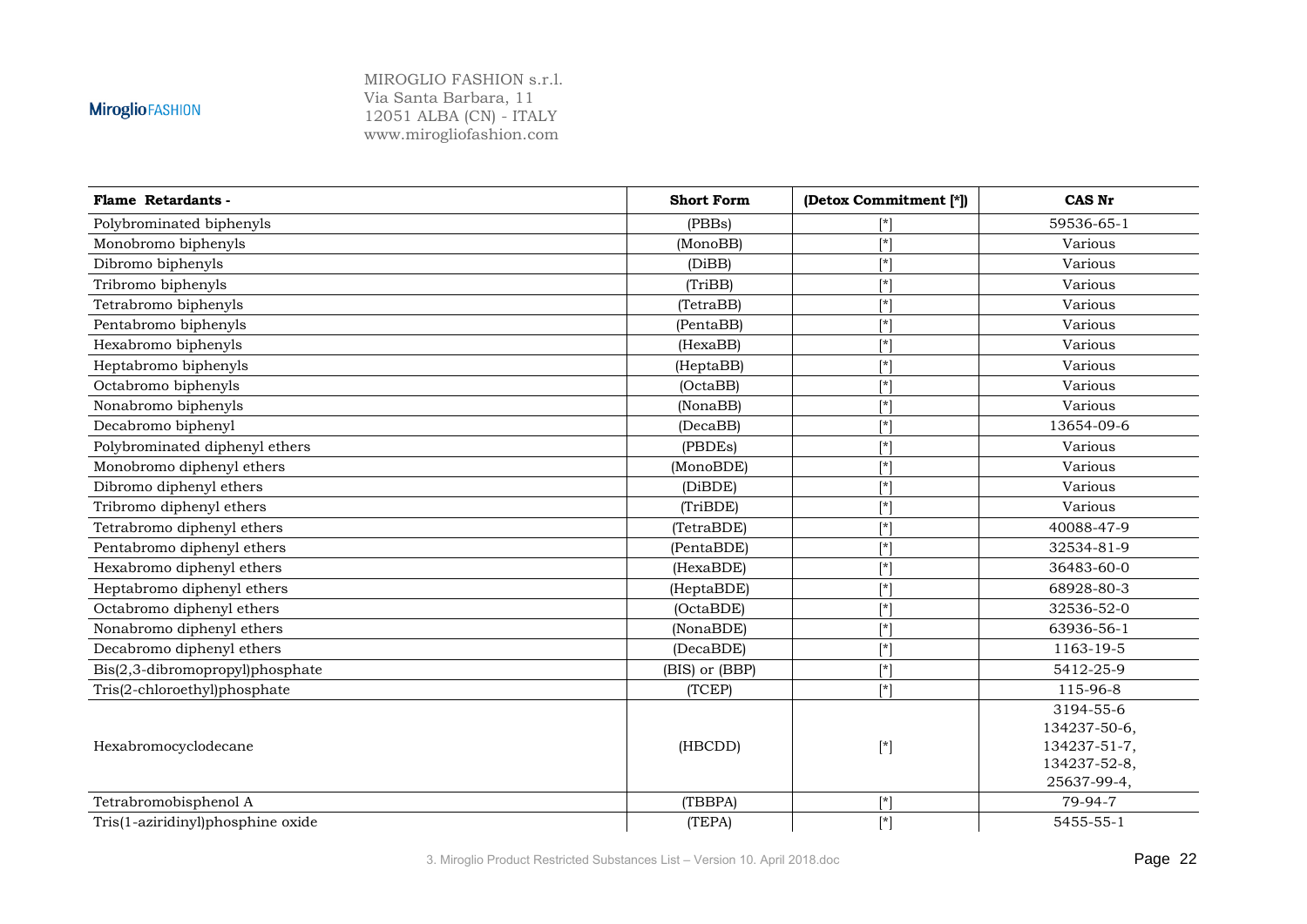| $Tris(2,3,-dibromopropyl)$ - phosphate              | (TRIS)  | ſ*1 | 126-72-7              |
|-----------------------------------------------------|---------|-----|-----------------------|
|                                                     |         | [*] | 1303-96-4             |
| Sodium tetraborate                                  |         |     | 1303-43-4             |
|                                                     |         |     | 12179-04-3            |
|                                                     |         |     | 215-540-4             |
| Boron trioxide                                      |         | Г*  | 1303-86-2             |
| Boric acid                                          |         | Г÷  | 10043-35-3 11113-50-1 |
| Antimony trioxide                                   |         | Г÷  | 1309-64-4             |
| Tri-o-cresyl phosphate                              |         |     | 78-30-8               |
| 2,2-bis(bromomethyl)-1,3-propanediol                | (BBMP)  |     | 3296-90-0             |
| Tris(1,3-dichloro-isopropyl) phosphate              | (TDCP)  |     | 13674-87-8            |
| Bis (2,3-dibromopropylether) of tetrabromobisphenol | (BDBPT) |     | 21850-44-2            |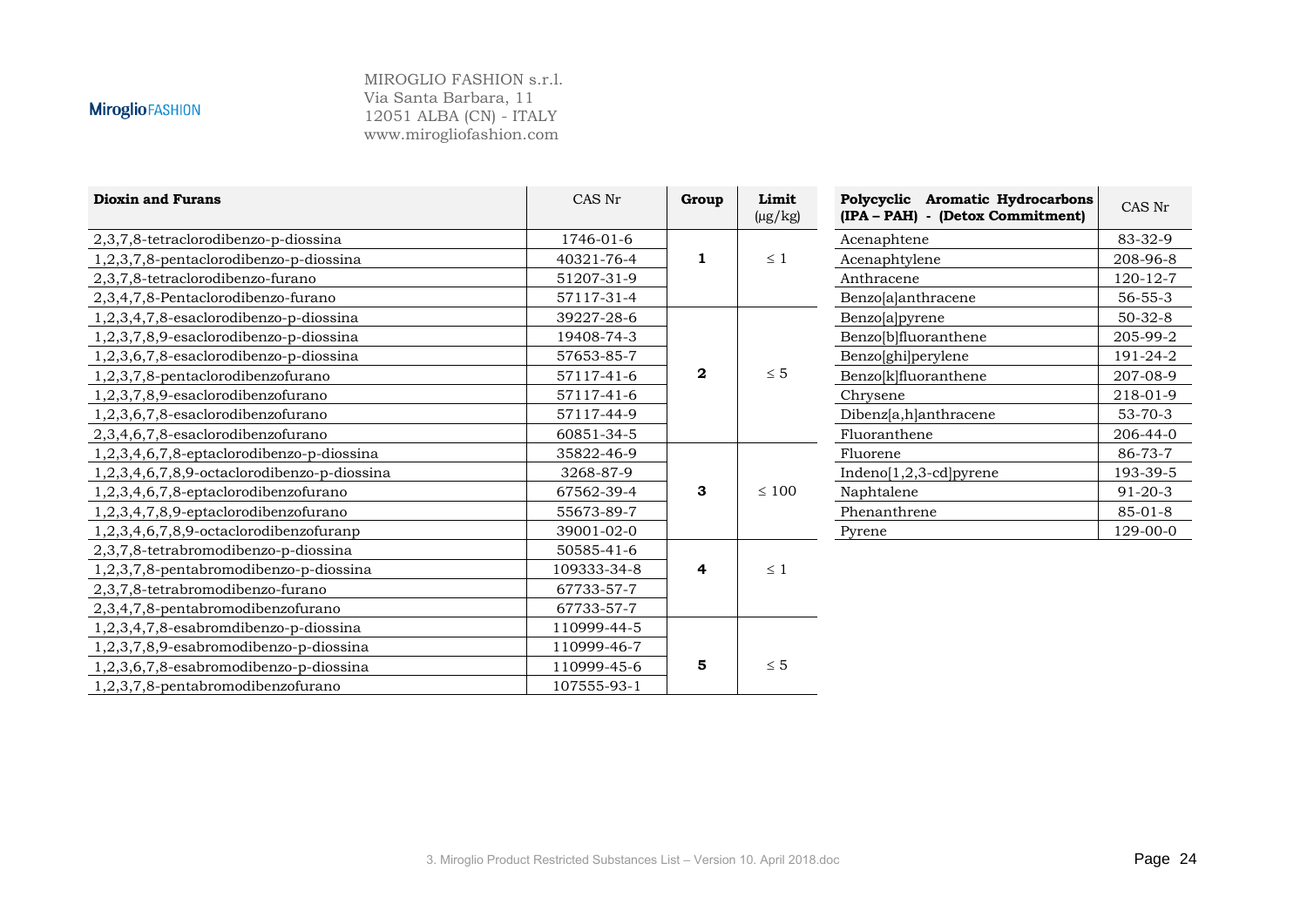| <b>Chlorinated solvents - (Detox Commitment)</b> | <b>CAS Nr</b>  |                         |
|--------------------------------------------------|----------------|-------------------------|
| Dichloromethane                                  | 75-09-2        |                         |
| Chloroform                                       | $67 - 66 - 3$  |                         |
| Tetrachloromethane                               | $56 - 23 - 5$  |                         |
| 1,1,2-Trichloroethane                            | $79 - 00 - 5$  |                         |
| 1,1-Dichloroethane                               | $75 - 34 - 3$  |                         |
| 1,2-Dichloroethane                               | 107-06-2       |                         |
| Trichloroethylene                                | $79-01-6$      |                         |
| Perchloroethylene                                | 127-18-4       |                         |
| 1,1,1-trichloroethane                            | $71 - 55 - 6$  |                         |
| 1,1,1,2-Tetrachloroethane                        | 630-20-6       |                         |
| 1,1,2,2-Tetrachloroethane                        | $79 - 34 - 5$  |                         |
| Pentachloroethane                                | $76 - 01 - 7$  |                         |
| 1,1-Dichloroethylene                             | $75 - 35 - 4$  |                         |
| Other Solvents (VOCs) - (Detox Commitment)       | CAS Nr         | Detection Limit (mg/kg) |
| Methyl-ethyl ketone                              | 78-93-3        | $0,1$ mg/kg             |
| Benzene                                          | $71-43-2$      | $0,1$ mg/kg             |
| Toluene                                          | 108-88-3       | $0,1$ mg/kg             |
| Ethylbenzene                                     | $100 - 41 - 4$ | $0,1$ mg/kg             |
| Xylene                                           | 1330-20-7      | $0,1$ mg/kg             |
| Styrene                                          | 100-42-5       | $0,1$ mg/kg             |
| Cyclohexanone                                    | 108-94-1       | $2 \text{ mg/kg}$       |
| 2-ethoxyethylacetate                             | $111 - 15 - 9$ | $10 \text{ mg/kg}$      |
| 1,2,3-trichloropropane                           | $96 - 18 - 4$  | $10 \text{ mg/kg}$      |
| Acetophenone                                     | 98-86-2        | $1 \text{ mg/kg}$       |
| Naphtalene                                       | $91 - 20 - 3$  | $0,1$ mg/kg             |
| N,N-dimethylformamide                            | $68 - 12 - 2$  | $1 \text{ mg/kg}$       |
| 1-methyl-2-pyrrolidone                           | 872-50-4       | $50 \text{ mg/kg}$      |
| 2-phenyl-2-propanole                             | 617-94-7       | $1 \text{ mg/kg}$       |
| Bis-(2-methoxyethyl) ether                       | 111-96-6       | $20 \text{ mg/kg}$      |
| N,N-dimethylacetamide                            | 127-19-5       | $20 \text{ mg/kg}$      |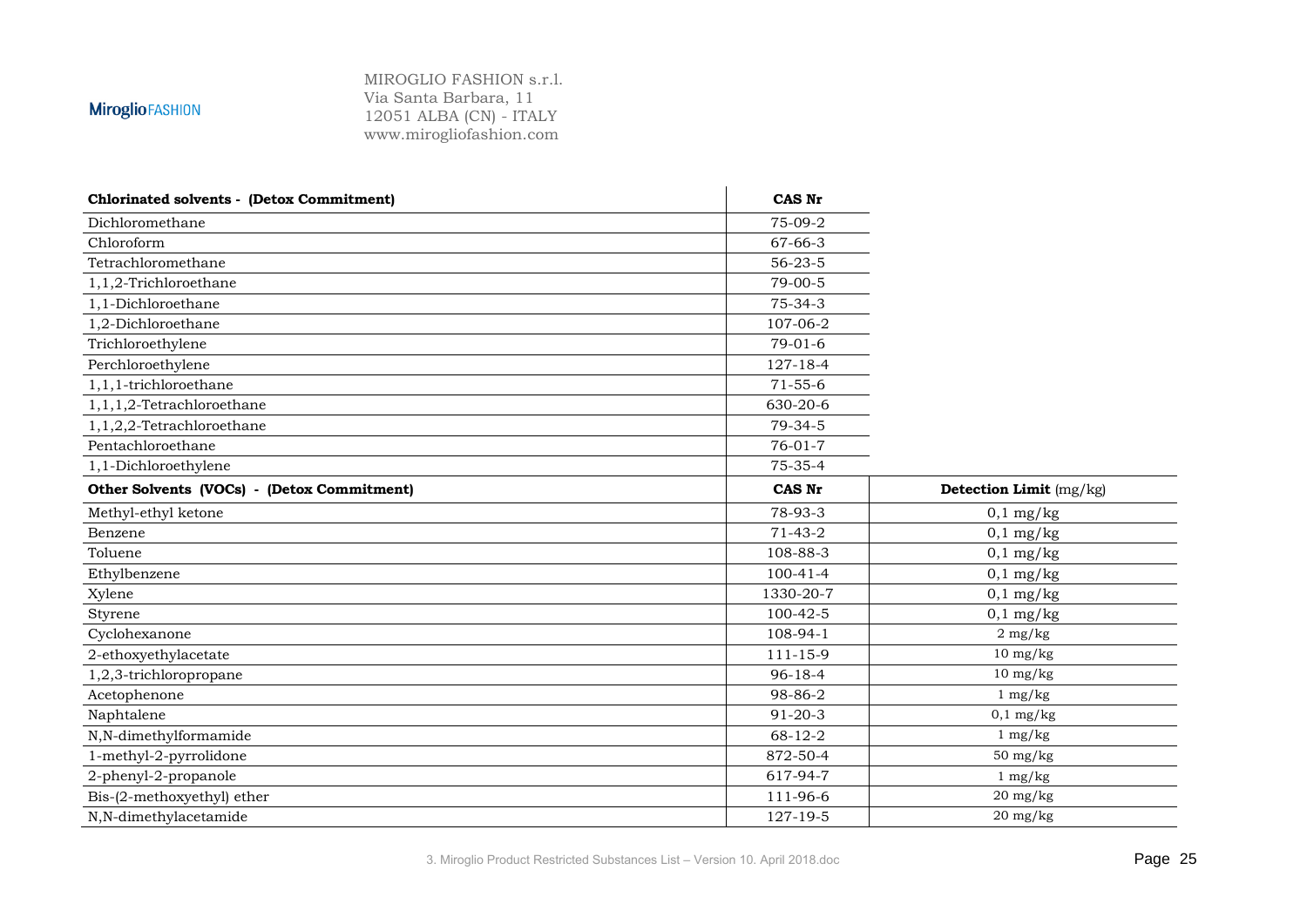| <b>Phthalates</b>         |                                                                                   | Short form            | (Detox<br>Commitment:<br>[*]) | CAS Nr         | Detection Limit (mg/kg) |  |
|---------------------------|-----------------------------------------------------------------------------------|-----------------------|-------------------------------|----------------|-------------------------|--|
| -1                        | Diisobutyl phthalate                                                              | <b>DIBP</b>           | $[^*]$                        | 84-69-5        | $1 \text{ mg/kg}$       |  |
| $\sqrt{2}$                | Dibutyl phthalate                                                                 | <b>DBP</b>            | $\mathsf{r}^*$                | 84-74-2        | $1 \text{ mg/kg}$       |  |
| $\ensuremath{\mathsf{3}}$ | BenzylButyl phthalate                                                             | <b>BBP</b>            | $\lceil$ *]                   | 85-68-7        | $1 \text{ mg/kg}$       |  |
| $\overline{4}$            | Di(ethylhexil) phthalate                                                          | <b>DEHP</b>           | $[^*]$                        | 117-81-7       | $1 \text{ mg/kg}$       |  |
| $\sqrt{5}$                | Di(n-octyl) phthalate                                                             | <b>DNOP</b>           | $\lceil * \rceil$             | 117-84-0       | $5 \text{ mg/kg}$       |  |
| 6                         | Diisononyl phthalate                                                              | <b>DINP</b>           | $\lceil$ *]                   | 28553-12-0     | $1 \text{ mg/kg}$       |  |
| $\overline{7}$            | Diisodecyl phthalate                                                              | <b>DIDP</b>           |                               | 26761-40-0     | $5 \text{ mg/kg}$       |  |
| 8                         | 1,2-benzendicarboxilic acid, di C6-8 branched alkyl<br>esters C7 rich             | <b>DIHP</b>           | $[*]$                         | 71888-89-6     | $5 \text{ mg/kg}$       |  |
| 9                         | 1,2-benzendicarboxilic acid, di C7-11 branched and<br>linear alkyl esters C7 rich | <b>DHNUP</b>          | $[\ast]$                      | 68515-42-4     | $5 \text{ mg/kg}$       |  |
| 10                        | Dipentyl phtalate                                                                 | <b>DPP</b>            | $\lceil$ *]                   | $131 - 18 - 0$ | $1 \text{ mg/kg}$       |  |
| 11                        | Di-n-hexyl phthalate                                                              | <b>DHP</b>            |                               | $84 - 75 - 3$  | $1 \text{ mg/kg}$       |  |
| 12                        | 1,2-Benzenedicarboxylic acid, dipentylester, branched<br>and linear               |                       |                               | 84777-06-0     | $5 \text{ mg/kg}$       |  |
| 13                        | Di-iso-pentyl phthalate                                                           | <b>DIPP</b>           |                               | 605-50-5       | $1 \text{ mg/kg}$       |  |
| 14                        | N-pentyl-iso-pentyl phthalate                                                     | PIPP-<br><b>NPIPP</b> |                               | 776297-69-9    | $5 \text{ mg/kg}$       |  |
| 15                        | Bis(2-methoxyethyl) phthalate                                                     | <b>DMEP</b>           | $[\ast]$                      | 117-82-8       | $1 \text{ mg/kg}$       |  |
| 16                        | Di-n-hexyl phthalate                                                              | DnHP                  | $\lceil$ *]                   | 84-75-3        | $5 \text{ mg/kg}$       |  |
| 17                        | Dinonyl phthalate                                                                 | <b>DNP</b>            |                               | 84-76-4        | $5 \text{ mg/kg}$       |  |
| 18                        | Diethyl phthalate                                                                 | <b>DEP</b>            |                               | 84-66-2        | $1 \text{ mg/kg}$       |  |
| 19                        | Di-n-propyl phthalate                                                             | <b>DPRP</b>           |                               | $131 - 16 - 8$ | $5 \text{ mg/kg}$       |  |
| 20                        | Di-cyclohexyl phthalate                                                           | <b>DCHP</b>           |                               | $84 - 61 - 7$  | $5 \text{ mg/kg}$       |  |
| 21                        | Di-iso-octyl phthalate                                                            | <b>DIOP</b>           |                               | 27554-26-3     | $5 \text{ mg/kg}$       |  |
| ${\bf 22}$                | Dimethyl phthalate                                                                | <b>DMP</b>            |                               | $131 - 11 - 3$ | $5 \text{ mg/kg}$       |  |